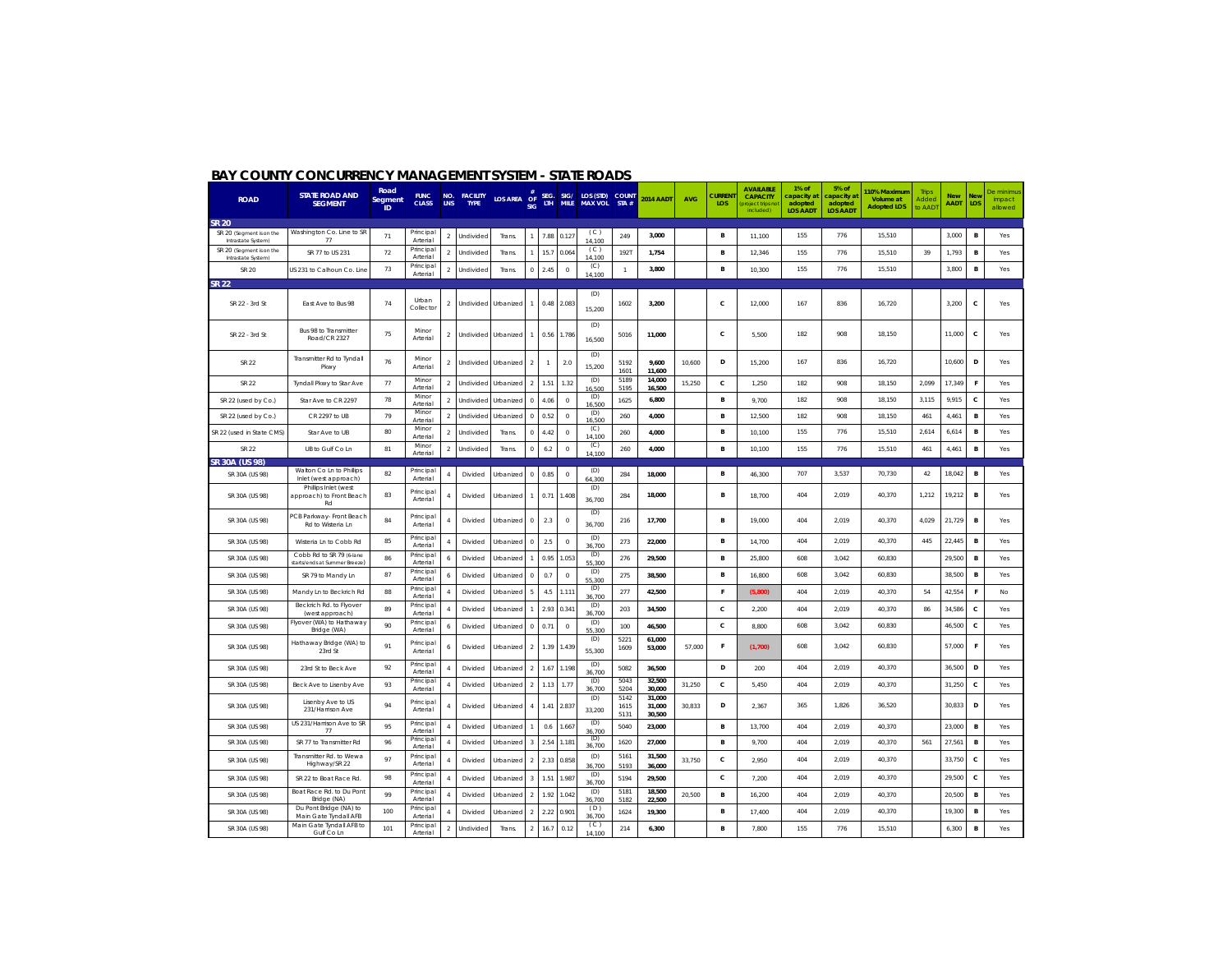## **BAY COUNTY CONCURRENCY M**

|                                                | <b>STATE ROAD AND</b>                                     | Road          | 014 PEAK<br><b>HOUR</b> | <b>PEAK</b>      | "K100" | <b>"D100</b> | T      | LOS (STD)<br><b>MAX PFAK</b> | 2014           | <b>CURRENT</b> | <b>AVAILABLE</b><br><b>CAPACITY</b> | 1% of<br>apacity a         | 5% of<br>capacity a        | 110%<br>Maximum                        | <b>Trip</b>     | New           | lev            | $\Gamma$<br>minimu |                                  |        |              | <b>AADT Service Volumes</b> |        |   |             |       |                   |                 | Peak Hour 2-way Service Volumes |
|------------------------------------------------|-----------------------------------------------------------|---------------|-------------------------|------------------|--------|--------------|--------|------------------------------|----------------|----------------|-------------------------------------|----------------------------|----------------------------|----------------------------------------|-----------------|---------------|----------------|--------------------|----------------------------------|--------|--------------|-----------------------------|--------|---|-------------|-------|-------------------|-----------------|---------------------------------|
| <b>ROAD</b>                                    | <b>SEGMENT</b>                                            | Segment<br>ID | <b>/OLUME</b>           | <b>DIRECTION</b> | Factor | Factor       | Factor | <b>VOL</b>                   | Peak<br>Volume | LOS            | (project trip<br>ot include         | adopted<br><b>LOS Peak</b> | adopted<br><b>LOS Peak</b> | <b>Volume at</b><br><b>Adopted LOS</b> | Added<br>eak Ho | Peak<br>/olum | LOS            | impac<br>allowed   | $\overline{A}$<br>$\overline{B}$ |        | $\mathbf{C}$ | D                           | E      | E | $\mathsf A$ | B     | $\mathbf{C}$      | $\mathsf D$     | E<br>F.                         |
| <b>SR 20</b>                                   |                                                           |               |                         |                  |        |              |        |                              |                |                |                                     |                            |                            |                                        |                 |               |                |                    |                                  |        |              |                             |        |   |             |       |                   |                 |                                 |
| SR 20 (Segment is on the<br>Intrastate System  | Washington Co. Line to SR<br>77                           | 71            | 302                     | 157              | 10.06  | 52           | 19.36  | (C)<br>1.370                 | 302            | B              | 1,068                               | 15                         | 75                         | 1,507                                  |                 | 302           | B              | Yes                | 8.900                            |        | 14,100       | 15,200                      |        |   |             | 860   | 1,370             | 1,480           |                                 |
| SR 20 (Segment is on the<br>Intrastate System) | SR 77 to US 231                                           | 72            | 175                     | 104              | 9.95   | 59.38        | 11.42  | (C)<br>1.370                 | 175            | B              | 1,195                               | 15                         | 75                         | 1,507                                  | $\overline{4}$  | 179           | в              | Yes                | 8,900                            |        | 14.100       | 15,200                      |        |   |             | 860   | 1.370             | 1.480           |                                 |
| SR 20                                          | US 231 to Calhoun Co. Line                                | 73            | 367                     | 191              | 9.66   | 52.00        | 18.22  | (C)<br>1.370                 | 367            | B              | 1,003                               | 15                         | 75                         | 1,507                                  |                 | 367           | B              | Yes                | 8.900                            |        | 14.100       | 15,200                      |        |   |             | 860   | 1,370             | 1,480           |                                 |
| <b>SR 22</b>                                   |                                                           |               |                         |                  |        |              |        |                              |                |                |                                     |                            |                            |                                        |                 |               |                |                    |                                  |        |              |                             |        |   |             |       |                   |                 |                                 |
| SR 22 - 3rd St                                 | East Ave to Bus 98                                        | 74            | 326                     | 170              | 10.19  | 52.00        | 6.17   | (D)<br>1,480                 | 326            | $\mathbb C$    | 1,154                               | 16                         | 81                         | 1,628                                  |                 | 326           | c              | Yes                |                                  |        | 10,500       | 15,200                      | 16,200 |   |             |       | 1,020             | 1.480           | 1.57                            |
| SR 22 - 3rd St                                 | <b>Bus 98 to Transmitter</b><br>Road/CR 2327              | 75            | 1 1 2 1                 | 583              | 10.19  | 52.00        | 6.17   | (D)<br>1.600                 | 1,121          | $\mathbb C$    | 479                                 | 18                         | 88                         | 1,760                                  |                 | 1,121         | c              | Yes                | 9,600                            |        | 15,400       | 16,500                      |        |   |             | 930   | 1,500             | 1,600           |                                 |
| SR 22                                          | Transmitter Rd to Tyndall<br>Pkwy                         | 76            | 1,080                   | 562              | 10.19  | 52.00        | 6.17   | (D)<br>1,480                 | 1,080          | D              | 400                                 | 16                         | 81                         | 1,628                                  |                 | 1,080         | D              | Yes                |                                  |        | 10.500       | 15,200                      | 16,200 |   |             |       | 1.020             | 1.480           | 1,570                           |
| SR 22                                          | Tyndall Pkwy to Star Ave                                  | 77            | 1,554                   | 808              | 10.19  | 52.00        | 6.17   | (D)<br>1,600                 | 1,554          | D.             | 46                                  | 18                         | 88                         | 1,760                                  | 211             | 1,765         | F.             | No                 | 9.600                            |        | 15.400       | 16,500                      |        |   |             | 930   | 1.500             | 1,600           |                                 |
| SR 22 (used by Co.)                            | Star Ave to CR 2297                                       | 78            | 693                     | 360              | 10.19  | 52.00        | 6.56   | (D)<br>1.600                 | 693            | B              | 907                                 | 18                         | 88                         | 1,760                                  | 313             | 1,006         | c              | Yes                | 9,600                            |        | 15,400       | 16,500                      |        |   |             | 930   | 1.500             | 1,600           |                                 |
| SR 22 (used by Co.)                            | CR 2297 to UR                                             | 79            | 386                     | 201              | 9.66   | 52.00        | 6.17   | (D)<br>600                   | 386            | $\overline{B}$ | 1.214                               | 18                         | 88                         | 1.760                                  | 15              | 401           | $\mathbf{B}$   | Yes                | 9.600                            |        | 15.400       | 16,500                      |        |   |             | 930   | 1.500             | 1,600           |                                 |
| SR 22 (used in State CMS                       | Star Ave to UB                                            | 80            | 386                     | 201              | 9.66   | 52.00        | 6.17   | (C)<br>1.370                 | 386            | B              | 984                                 | 15                         | 75                         | 1,507                                  |                 | 180           | B              | Yes                | 8.900                            |        | 14,100       | 15,200                      |        |   | 180         | 600   | 1.130             | 1.590           | 2.180                           |
| SR 22                                          | UB to Gulf Co Ln                                          | 81            | 386                     | 201              | 9.66   | 52.00        | 6.17   | (C)<br>1,370                 | 386            | B              | 984                                 | 15                         | 75                         | 1,507                                  |                 | 386           | B              | Yes                |                                  | 8,900  | 14,100       | 15,200                      |        |   |             | 860   | 1,370             | 1,480           |                                 |
| SR 30A (US 98)                                 |                                                           |               |                         |                  |        |              |        |                              |                |                |                                     |                            |                            |                                        |                 |               |                |                    |                                  |        |              |                             |        |   |             |       |                   |                 |                                 |
| SR 30A (US 98)                                 | Walton Co Ln to Phillips<br>Inlet (west approach)         | 82            | 1,674                   | 870              | 9.3    | 52.00        | 6.51   | (D)<br>6.040                 | 1,674          | B              | 4,366                               | 66                         | 332                        | 6,644                                  | 12              | 1,686         | B <sub>1</sub> | Yes                |                                  | 34.300 | 49.600       | 64.300                      | 72,800 |   |             | 3.220 | 4,660             | $6,040$ $6,840$ |                                 |
| SR 30A (US 98)                                 | Phillips Inlet (west<br>approach) to Front Beach<br>Rd    | 83            | 1,674                   | 870              | 9.3    | 52.00        | 6.51   | (D)<br>3.560                 | 1,674          | $\mathbf{R}$   | 1.886                               | 39                         | 196                        | 3.916                                  | 162             | 1,836         | B <sub>1</sub> | Yes                |                                  | 29.300 | 35.500       | 36,700                      |        |   |             | 2840  | 3.440             | 3.560           |                                 |
| SR 30A (US 98)                                 | PCB Parkway- Front Beach<br>Rd to Wisteria Ln             | 84            | 1,646                   | 856              | 9.3    | 52.00        | 6.92   | (D)<br>3.560                 | 1.646          | B              | 1914                                | 39                         | 196                        | 3,916                                  | 621             | 2,267         | B <sub>1</sub> | Yes                |                                  | 29,300 | 35,500       | 36,700                      |        |   |             | 2,840 | 3,440             | 3,560           |                                 |
| SR 30A (US 98)                                 | Wisteria Ln to Cobb Rd                                    | 85            | 2,046                   | 1,064            | 9.3    | 52.00        | 6.34   | (D)<br>3.560                 | 2,046          | B              | 1,514                               | 39                         | 196                        | 3,916                                  | 35              | 2,081         | B              | Yes                |                                  | 29,300 | 35,500       | 36,700                      |        |   |             |       | 2,840 3,440       | 3,560           |                                 |
| SR 30A (US 98)                                 | Cobb Rd to SR 79 (6-lane<br>starts/ends at Summer Breeze) | 86            | 2,744                   | 1,427            | 9.3    | 52.00        | 6.34   | (D)<br>5.360                 | 2,744          | B              | 2,617                               | 59                         | 295                        | 5.896                                  |                 | 2,744         | B              | Yes                |                                  | 45.000 | 53,700       | 55,300                      |        |   |             |       | 4,370 5,200       | 5.360           |                                 |
| SR 30A (US 98)                                 | SR 79 to Mandy Ln                                         | 87            | 3,581                   | 1.862            | 9.3    | 52.00        | 5.59   | (D)<br>5.360                 | 3,581          | $\,$ B         | 1,780                               | 59                         | 295                        | 5,896                                  |                 | 3,581         | B              | Yes                |                                  | 45,000 | 53,700       | 55,300                      |        |   |             |       | 4,370 5,200       | 5,360           |                                 |
| SR 30A (US 98)                                 | Mandy Ln to Beckrich Rd                                   | 88            | 3,953                   | 2,055            | 9.3    | 52.00        | 6.34   | (D)<br>3,560                 | 3,953          | - F            | (393)                               | 39                         | 196                        | 3,916                                  | 107             | 4,060         |                | No                 |                                  | 29,300 | 35,500       | 36,700                      |        |   |             | 2,840 | 3,440             | 3,560           |                                 |
| SR 30A (US 98)                                 | Beckrich Rd. to Flyover<br>(west approach)                | 89            | 3,209                   | 1,668            | 9.3    | 52.00        | 6.34   | (D)<br>3,560                 | 3,209          | $\mathbb C$    | 352                                 | 39                         | 196                        | 3,916                                  | 41              | 3,250         | c              | Yes                |                                  | 29,300 | 35,500       | 36,700                      |        |   |             |       | 2.840 3.440       | 3.560           |                                 |
| SR 30A (US 98)                                 | Flyover (WA) to Hathaway<br>Bridge (WA)                   | 90            | 4,962                   | 2.580            | 10.67  | 52.00        | 3.87   | (D)<br>5.360                 | 4,962          | $_{\rm C}$     | 398                                 | 59                         | 295                        | 5,896                                  | (36)            | 4,926         | $\mathbf c$    | Yes                |                                  | 45.000 | 53,700       | 55,300                      |        |   |             |       | 4,370 5,200 5,360 |                 |                                 |
| SR 30A (US 98)                                 | Hathaway Bridge (WA) to<br>23rd St                        | 91            | 5,301                   | 2,757            | 9.3    | 52.00        | 3.87   | (D)<br>5,360                 | 5,301          | D              | 59                                  | 59                         | 295                        | 5,896                                  | (22)            | 5,280         | D              | Yes                |                                  | 45,000 | 53.700       | 55,300                      |        |   |             | 4,370 | 5,200             | 5,360           |                                 |
| SR 30A (US 98)                                 | 23rd St to Beck Ave                                       | 92            | 3,395                   | 1,765            | 9.3    | 52.00        | 3.87   | (D)<br>3.560                 | 3.395          | $\mathcal{C}$  | 166                                 | 39                         | 196                        | 3.916                                  |                 | 3,395         | с              | Yes                |                                  | 29.300 | 35.500       | 36,700                      |        |   |             |       | 2,840 3,440       | 3.560           |                                 |
| SR 30A (US 98)                                 | Beck Ave to Lisenby Ave                                   | 93            | 2.906                   | 1,511            | 9.3    | 52.00        | 4.06   | (D)<br>3.560                 | 2,906          | $\mathbb{C}$   | 654                                 | 39                         | 196                        | 3,916                                  |                 | 2,906         | с              | Yes                |                                  | 29.300 | 35.500       | 36.700                      |        |   |             | 2,840 | 3,440             | 3.560           |                                 |
| SR 30A (US 98)                                 | Lisenby Ave to US<br>231/Harrison Ave                     | 94            | 3,142                   | 1,634            | 10.19  | 52.00        | 4.26   | (D)<br>3,400                 | 3,142          | $\mathbf C$    | 258                                 | 37                         | 187                        | 3,740                                  |                 | 3,142         | c              | Yes                |                                  |        | 25,000       | 33,200                      | 35,100 |   |             | 2.420 | 3,220             | 3.400           |                                 |
| SR 30A (US 98)                                 | US 231/Harrison Ave to SR<br>77                           | 95            | 2,344                   | 1,219            | 10.19  | 52.00        | 4.76   | (D)<br>3.560                 | 2,344          | B              | 1.216                               | 39                         | 196                        | 3.916                                  |                 | 2,344         | $\mathbf{B}$   | Yes                |                                  | 29.300 | 35,500       | 36,700                      |        |   |             | 2840  | 3.440             | 3.560           |                                 |
| SR 30A (US 98)                                 | SR 77 to Transmitter Rd                                   | 96            | 2,751                   | 1,431            | 10.19  | 52.00        | 4.47   | (D)<br>3.560                 | 2,751          | B              | 809                                 | 39                         | 196                        | 3,916                                  | 55              | 2,806         | в              | Yes                |                                  | 29.300 | 35,500       | 36.700                      |        |   |             | 2840  | 3.440             | 3.560           |                                 |
| SR 30A (US 98)                                 | Transmitter Rd. to Wewa<br>Highway/SR 22                  | 97            | 3,439                   | 1,788            | 10.19  | 52.00        | 3.48   | (D)<br>3.560                 | 3,439          | $\subset$      | 121                                 | 39                         | 196                        | 3.916                                  |                 | 3.439         | c              | Yes                |                                  | 29.300 | 35.500       | 36.700                      |        |   |             | 2840  | 3.440             | 3.560           |                                 |
| SR 30A (US 98)                                 | SR 22 to Boat Race Rd.                                    | 98            | 3,006                   | 1,563            | 10.19  | 52.00        | 3.48   | (D)<br>3.560                 | 3,006          | $\mathsf{C}$   | 554                                 | 39                         | 196                        | 3,916                                  |                 | 3,006         | с              | Yes                |                                  | 29.300 | 35,500       | 36,700                      |        |   |             | 2,840 | 3,440             | 3,560           |                                 |
| SR 30A (US 98)                                 | Boat Race Rd. to Du Pont<br>Bridge (NA)                   | QQ            | 2,089                   | 1,086            | 10.19  | 52.00        | 4.41   | (D)<br>3.560                 | 2.089          | B              | 1,471                               | 39                         | 196                        | 3.916                                  |                 | 2,089         | B              | Yes                |                                  | 29,300 | 35,500       | 36,700                      |        |   |             | 2.840 | 3,440             | 3.560           |                                 |
| SR 30A (US 98)                                 | Du Pont Bridge (NA) to<br>Main Gate Tyndall AFB           | 100           | 1,967                   | 1.023            | 10.19  | 52.00        | 4.92   | (D)<br>3.560                 | 1,967          | $\mathbf{R}$   | 1,593                               | 39                         | 196                        | 3,916                                  | 657             | 2,624         | <b>B</b>       | Yes                |                                  | 29.300 | 35.500       | 36,700                      |        |   |             | 2,840 | 3,440             | 3.560           |                                 |
| SR 30A (US 98)                                 | Main Gate Tyndall AFB to<br>Gulf Co Ln                    | 101           | 609                     | 316              | 9.66   | 52.00        | 8.65   | (C)<br>1,370                 | 609            | B              | 761                                 | 15                         | 75                         | 1,507                                  | 657             | 1,266         | c              | Yes                |                                  | 8,900  | 14,100       | 15,200                      |        |   |             | 860   | 1,370             | 1,480           |                                 |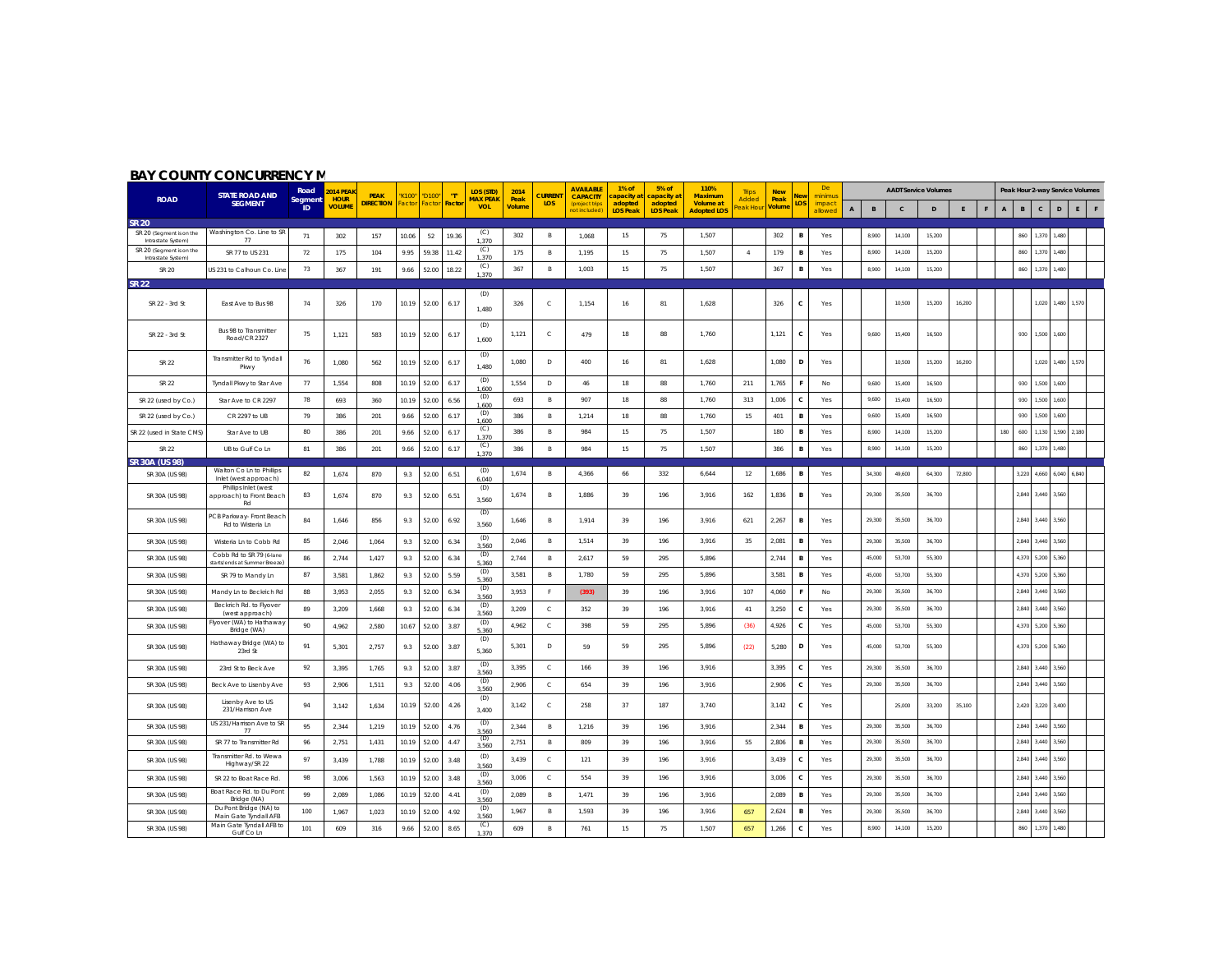| <b>ROAD</b>                                                       | <b>STATE ROAD AND</b><br><b>SEGMENT</b>      | Road<br>Segment<br>ID | <b>FUNC</b><br><b>CLASS</b> | LNS            | NO. FACILITY<br><b>TYPE</b> | LOS AREA OF | <b>SIG</b>              | LTH            |         | SEG. SIG/ LOS (STD) COUNT<br>MILE MAX VOL | STA#                    | <b>2014 AADT</b>         | <b>AVG</b> | <b>CURREN</b><br>LOS | <b>AVAILABLE</b><br><b>CAPACITY</b><br>project trips no<br>included) | 1% of<br>apacity at<br>adopted<br><b>LOS AADT</b> | 5% of<br>capacity a<br>adopted<br><b>LOS AADI</b> | 10% Maximum<br>Volume at<br><b>Adopted LOS</b> | Trips<br>Addec<br>lo AAD | <b>New</b><br><b>AADT</b> | Nev<br>LOS  | De minimus<br>impact<br>allowed |
|-------------------------------------------------------------------|----------------------------------------------|-----------------------|-----------------------------|----------------|-----------------------------|-------------|-------------------------|----------------|---------|-------------------------------------------|-------------------------|--------------------------|------------|----------------------|----------------------------------------------------------------------|---------------------------------------------------|---------------------------------------------------|------------------------------------------------|--------------------------|---------------------------|-------------|---------------------------------|
| SR 30 (US 98A)                                                    |                                              |                       |                             |                |                             |             |                         |                |         |                                           |                         |                          |            |                      |                                                                      |                                                   |                                                   |                                                |                          |                           |             |                                 |
| SR 30 (US 98A)                                                    | Front Beach Rd- US 98 to<br>Wisteria Ln      | 102                   | Minor<br>Arterial           | $\overline{2}$ | Undivided                   | Urbanized   | $\circ$                 | 2.5            | $\circ$ | (D)<br>16,500                             | 181                     | 3,200                    |            | $\mathbf{B}$         | 13,300                                                               | 182                                               | 908                                               | 18,150                                         | 2.842                    | 6,042                     | в           | Yes                             |
| SR 30 (US 98A)                                                    | Wisteria Lane to SR 79                       | 103                   | Minor<br>Arterial           | $\overline{2}$ | Undivided                   | Urbanized   |                         | 2.5            | 0.4     | (D)<br>16.500                             | 125<br>124              | 8,900<br>4,500           | 6,700      | B.                   | 9,800                                                                | 182                                               | 908                                               | 18,150                                         | 1,693                    | 8,393                     | в           | Yes                             |
| SR 30 (US 98A)                                                    | SR 79 to Hutchison Blvd                      | 104                   | Minor<br>Arterial           | $\overline{2}$ | Undivided                   | Urbanized   | 4                       | 3.11           | 1.286   | (D)<br>16,500                             | 166 T                   | 12,301                   |            | c                    | 16,500                                                               | 182                                               | 908                                               | 18,150                                         |                          | 12,301                    | c           | Yes                             |
| SR 30 (US 98A)                                                    | Hutchison Blvd to Beckrich<br>Rd             | 105                   | Minor<br>Arterial           | $\mathcal{D}$  | Undivided                   | Urbanized   | 3                       | 1.96           | .531    | (D)<br>16,500                             | 102                     | 12,000                   |            | $\mathsf{C}$         | 4,500                                                                | 182                                               | 908                                               | 18,150                                         |                          | 12,000                    | $\mathbf c$ | Yes                             |
| SR 30 (US 98A)                                                    | Beckrich Rd. to Hutchison<br><b>Blvd</b>     | 106                   | Minor<br>Arterial           | $\overline{2}$ | Undivided                   | Urbanized   | $\mathbf{3}$            | 1.25           | 2.4     | (D)<br>15,200                             | 103                     | 13,500                   |            | D                    | 1.700                                                                | 167                                               | 836                                               | 16,720                                         |                          | 13,500                    | D           | Yes                             |
| SR 30 (US 98A)                                                    | Hutchison Blvd/N Thomas<br>Drive to PCB Pkwy | 107                   | Minor<br>Arterial           | 4              | Divided                     | Urbanized   | $\overline{\mathbf{3}}$ | 2.26           | 1.327   | (D)<br>36,700                             | 98<br>99                | 21,700<br>20,200         | 20.950     | B                    | 15.750                                                               | 404                                               | 2.019                                             | 40,370                                         | 2.689                    | 23,639                    | в           | Yes                             |
| SR 30 (US 98)                                                     |                                              |                       |                             |                |                             |             |                         |                |         |                                           |                         |                          |            |                      |                                                                      |                                                   |                                                   |                                                |                          |                           |             |                                 |
| SR 30 (BUS 98)                                                    | Sherman Ave to Cherry St                     | 108                   | Minor<br>Arterial           | 4              | Undivided                   | Urbanized   | 3                       | 1.6            | 1.875   | (D)<br>36,700                             | 5022                    | 14,700                   |            | В                    | 36,700                                                               | 404                                               | 2.019                                             | 40,370                                         |                          | 14,700                    | в           | Yes                             |
| SR 30 (BUS 98)                                                    | Cherry St to US 98 (SR 30A)                  | 109                   | Minor<br>Arterial           | $\overline{a}$ | Undivided                   | Urbanized   | $\overline{2}$          | 2.46           | 0.813   | (D)<br>16,500                             | 1603<br>5176<br>5178    | 9,000<br>7,300<br>7,800  | 8,033      | B                    | 8,467                                                                | 182                                               | 908                                               | 18.150                                         |                          | 8,033                     | в           | Yes                             |
| SR 75 (US 231)                                                    |                                              |                       |                             |                |                             |             |                         |                |         |                                           |                         |                          |            |                      |                                                                      |                                                   |                                                   |                                                |                          |                           |             |                                 |
| SR 75 (US 231)                                                    | SR 30 (US 98) to SR 77                       | 110                   | Principal<br>Arterial       |                | Divided                     | Urbanized   | $\overline{2}$          | 0.85           | 2.353   | (D)<br>33,200                             | 5025                    | 15,100                   |            | c                    | 18.100                                                               | 365                                               | 1,826                                             | 36,520                                         |                          | 15,100                    | $\mathbf c$ | Yes                             |
| SR 75 (US 231)                                                    | SR 77 to 23rd St                             | 111                   | Principal<br>Arterial       |                | Divided                     | Urbanized   |                         | 0.71           | 1.408   | (D)<br>36,700                             | 1604                    | 17,600                   |            | В                    | 19,100                                                               | 404                                               | 2,019                                             | 40,370                                         | 18                       | 17,618                    | в           | Yes                             |
| SR 75 (US 231)                                                    | 23rd St to CR 389                            | 112                   | Principal<br>Arterial       |                | Divided                     | Urbanized   |                         | 1.41           | 0.709   | (D)<br>36,700                             | 5196                    | 34,000                   |            | c                    | 2,700                                                                | 404                                               | 2,019                                             | 40,370                                         | 315                      | 34,315                    | c           | Yes                             |
| SR 75 (US 231) Segment is or<br>the Intrastate System.            | CR 389 to Transmitter Rd                     | 113                   | Principal<br>Arterial       |                | Divided                     | Urbanized   |                         | 1.19           | 0.84    | (C)<br>35,500                             | 5169                    | 27,500                   |            | R.                   | 8,000                                                                | 391                                               | 1,953                                             | 39,050                                         |                          | 27,500                    | в           | Yes                             |
| SR 75 (US 231)                                                    | Transmitter Rd to CR 390                     | 114                   | Principal<br>Arterial       |                | Divided                     | Urbanizec   | $\overline{2}$          | 2.23           | 0.897   | (C)<br>35.500                             | 1630                    | 28,500                   |            | B                    | 7,000                                                                | 391                                               | 1,953                                             | 39,050                                         |                          | 28,500                    | в           | Yes                             |
| SR 75 (US 231) Segment is or<br>the Intrastate System.            | CR 390 to Star Ave                           | 115                   | Principal<br>Arterial       |                | Divided                     | Urbanized   |                         | 1.66           | 0.602   | (C)<br>35,500                             | 84                      | 21,000                   |            | B.                   | 14,500                                                               | 391                                               | 1,953                                             | 39,050                                         | 360                      | 21,360                    | в           | Yes                             |
| SR 75 (US 231) Segment is or<br>the Intrastate System             | Star Avenue to CR 2301                       | 116                   | Principal<br>Arterial       |                | Divided                     | Urbanized   |                         | 1.32           | 0.758   | (C)<br>35,500                             | 82                      | 20,000                   |            | B.                   | 15,500                                                               | 391                                               | 1,953                                             | 39,050                                         | 344                      | 20,344                    | в           | Yes                             |
| SR 75 (US 231) Segment is or<br>the Intrastate System             | CR 2301 to UB                                | 117                   | Principal<br>Arterial       |                | Divided                     | Urbanizec   | $\overline{0}$          | 3.43           | $\circ$ | (C)<br>35.500                             | 93                      | 12,700                   |            | B                    | 22,800                                                               | 391                                               | 1,953                                             | 39,050                                         | 1.266                    | 13,966                    | в           | <b>Yes</b>                      |
| SR 75 (US 231) Segment is on<br>the Intrastate System.            | UB to CR 388                                 | 118                   | Principal<br>Arterial       |                | Divided                     | Trans.      | $\mathbf 0$             | 6.55           | $\circ$ | (C)<br>33,800                             | 93                      | 12,700                   |            | R.                   | 21,100                                                               | 372                                               | 1,859                                             | 37,180                                         | 145                      | 12,845                    | в           | Yes                             |
| SR 75 (US 231) Segment is on<br>the Intrastate System.            | CR 388 to SR 20                              | 119                   | Principal<br>Arterial       |                | Divided                     | Trans       |                         | 4.78           | 0.209   | (C)<br>33,800                             | 99071                   | 13,634                   |            | B                    | 20,166                                                               | 372                                               | 1.859                                             | 37.180                                         | 37                       | 13,671                    | в           | Yes                             |
| SR 75 (US 231) Segment is on<br>the Intrastate System             | SR 20 to Jackson Co Ln                       | 120                   | Principal<br>Arterial       |                | Divided                     | Trans       | $\,0\,$                 | 9.6            | $\circ$ | (C)<br>45,400                             | 97<br>131<br>359 T      | 5,500<br>9,600<br>10,688 | 8,596      | B.                   | 36,804                                                               | 499                                               | 2,497                                             | 49,940                                         | 568                      | 9,164                     | в           | Yes                             |
| <b>SR 77</b>                                                      |                                              |                       |                             |                |                             |             |                         |                |         |                                           |                         |                          |            |                      |                                                                      |                                                   |                                                   |                                                |                          |                           |             |                                 |
| SR 77                                                             | 23rd St to Baldwin Rd                        | 121                   | Principal<br>Arterial       |                | Divided                     | Urbanized   | $\overline{2}$          | 0.87           | 2.299   | (D)<br>33,200                             | 5158                    | 27,000                   |            | D                    | 6,200                                                                | 365                                               | 1,826                                             | 36,520                                         |                          | 27,000                    | D           | Yes                             |
| SR 77                                                             | Baldwin Rd to CR 390/SR<br>390               | 122                   | Principal<br>Arterial       |                | Divided                     | Urbanized   | -5                      | 2.42           | 2.066   | (D)<br>33,200                             | 1635<br>3081            | 25,500<br>29,397         | 27,449     | D                    | 5,752                                                                | 365                                               | 1,826                                             | 36,520                                         |                          | 27,449                    | D           | Yes                             |
|                                                                   |                                              |                       | Principal                   |                |                             |             |                         |                |         | (D)                                       | 5003                    | 26,000                   |            |                      |                                                                      |                                                   |                                                   |                                                |                          |                           |             |                                 |
| SR 77                                                             | CR 390/SR 390 to 4th St                      | 123                   | Arterial                    |                | Divided                     | Urbanized   | $\overline{2}$          | 1.75           | .143    | 36,700                                    | 5011                    | 24,500                   | 25,250     | В                    | 11,450                                                               | 404                                               | 2,019                                             | 40,370                                         |                          | 25,250                    | в           | Yes                             |
| SR 77                                                             | 4th St to CR 2321                            | 124                   | Principal<br>Arterial       |                | Divided                     | Urbanized   |                         | $\overline{2}$ | 0.5     | (D)<br>36,700                             | $\frac{4}{3}$<br>1632   | 19,900<br>22,000         | 20,950     | B.                   | 15,750                                                               | 404                                               | 2.019                                             | 40,370                                         | 125                      | 21,075                    | в           | Yes                             |
| SR 77                                                             | CR2321 to CR 2300                            | 125                   | Principal<br>Arterial       |                | Divided                     | Urbanized   | 0                       | 1.4            | $\circ$ | (D)<br>36,700                             | $\overline{\mathbf{3}}$ | 15,500                   |            | в                    | 21,200                                                               | 404                                               | 2,019                                             | 40,370                                         |                          | 15,500                    | в           | Yes                             |
| SR 77                                                             | CR 2300 to CR 388 West                       | 126                   | Principal<br>Arterial       |                | Divided                     | Urbanized   |                         | 1.52           | 0.658   | (C)<br>35,500                             | 5                       | 15,000                   |            | В                    | 20,500                                                               | 391                                               | 1,953                                             | 39,050                                         | 215                      | 15,215                    | в           | Yes                             |
| SR 77 (Segment is on the<br>Florida Intrastate Highway<br>System) | CR 388 West to UB                            | 127                   | Principal<br>Arterial       |                | Divided                     | Urbanized   | $\overline{0}$          | 1.09           | $\circ$ | (C)<br>49,600                             | 105<br>106              | 13,500<br>9,500          | 11.500     | В                    | 38.100                                                               | 546                                               | 2,728                                             | 54,560                                         |                          | 11,500                    | в           | Yes                             |
| SR 77 (Segment is on the<br>Florida Intrastate Highway<br>System) | UB to SR 20                                  | 128                   | Principal<br>Arterial       |                | Divided                     | Trans       |                         | 6.75           | 0.148   | (C)<br>45,400                             | 105<br>106              | 13,500<br>9,500          | 11.500     | В                    | 33.900                                                               | 499                                               | 2.497                                             | 49.940                                         | 2.825                    | 14,325                    | в           | Yes                             |
| SR 77                                                             | SR 20 to Washington Co                       | 129                   | Principal<br>Arterial       |                | Divided                     | Trans.      | $\,0\,$                 | 0.59           | $\circ$ | (C)<br>45,400                             | 107                     | 7,400                    |            | В                    | 38,000                                                               | 499                                               | 2.497                                             | 49.940                                         |                          | 7,400                     | в           | Yes                             |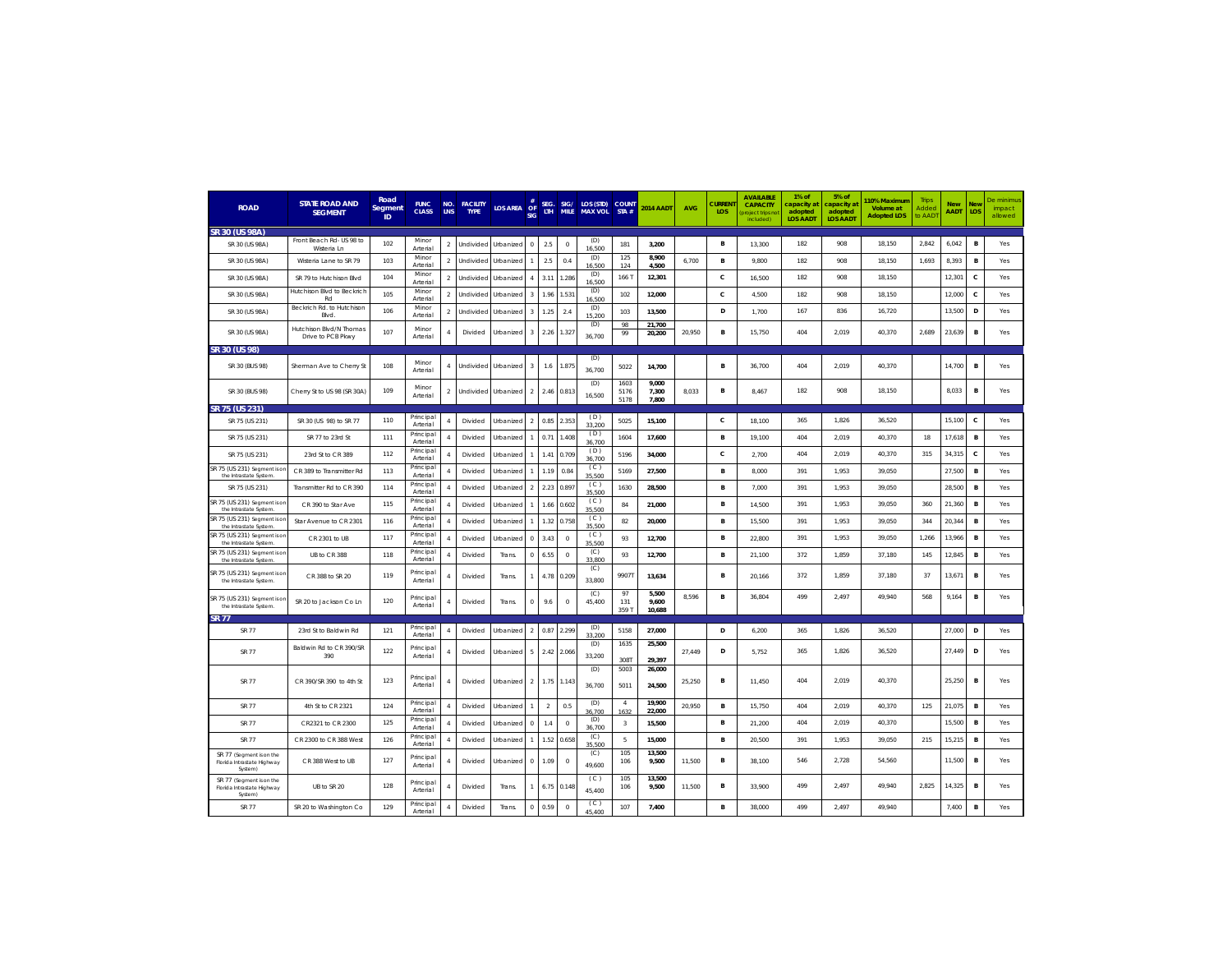|                                                                   | <b>STATE ROAD AND</b>                        | Road          | 014 PFA                      | PFAK             | K100   | "D <sub>100</sub> | <b>TT</b>            | <b>LOS (STD)</b>              | 2014           | <b>CURRENT</b> | <b>AVAILABLE</b><br><b>CAPACITY</b> | 1% of<br>apacity a         | 5% of<br>capacity a        | 110%<br>Maximum                 | Trip:             | <b>New</b>     | lev            | De<br>minimi            |                |                | <b>AADT Service Volumes</b> |             |        |   |             |       |                         |                   | Peak Hour 2-way Service Volumes |
|-------------------------------------------------------------------|----------------------------------------------|---------------|------------------------------|------------------|--------|-------------------|----------------------|-------------------------------|----------------|----------------|-------------------------------------|----------------------------|----------------------------|---------------------------------|-------------------|----------------|----------------|-------------------------|----------------|----------------|-----------------------------|-------------|--------|---|-------------|-------|-------------------------|-------------------|---------------------------------|
| <b>ROAD</b>                                                       | <b>SEGMENT</b>                               | Segment<br>ID | <b>HOUR</b><br><b>VOLUME</b> | <b>DIRECTION</b> | Factor |                   | <b>Factor</b> Factor | <b>MAX PEAK</b><br><b>VOL</b> | Peak<br>Volume | LOS            | (project trip<br>not included       | adopted<br><b>LOS Peak</b> | adopted<br><b>LOS Peak</b> | Volume at<br><b>Adopted LOS</b> | Added<br>eak Hour | Peak<br>Volume | .OS            | <i>impac</i><br>allowed | $\overline{A}$ | $\overline{B}$ | $\mathbf c$                 | $\mathsf D$ | E      | F | $\mathsf A$ | B     | $\mathbf c$             | $\mathsf D$       | F<br>E                          |
| SR 30 (US 98A)                                                    |                                              |               |                              |                  |        |                   |                      |                               |                |                |                                     |                            |                            |                                 |                   |                |                |                         |                |                |                             |             |        |   |             |       |                         |                   |                                 |
| SR 30 (US 98A)                                                    | Front Beach Rd- US 98 to<br>Wisteria Ln      | 102           | 341                          | 178              | 10.67  | 52.00             | 4.58                 | (D)<br>1.600                  | 341            | $\overline{B}$ | 1,259                               | 18                         | 88                         | 1,760                           | 300               | 642            | B <sub>1</sub> | Yes                     |                | 004.9          | 15.400                      | 16.500      |        |   |             | 930   | 1500                    | 1,600             |                                 |
| SR 30 (US 98A)                                                    | Wisteria Lane to SR 79                       | 103           | 715                          | 372              | 10.67  | 52.00             | 3.07                 | (D)<br>1.600                  | 715            | $\mathbf{R}$   | 885                                 | 18                         | 88                         | 1,760                           | 267               | 982            | с              | Yes                     |                | 9.600          | 15.400                      | 16,500      |        |   |             | 930   | 1,500                   | 1,600             |                                 |
| SR 30 (US 98A)                                                    | SR 79 to Hutchison Blvd                      | 104           | 1,313                        | 700              | 10.67  | 53.32             | 2.17                 | (D)<br>1.600                  | 1,313          | $\mathcal{C}$  | 287                                 | 18                         | 88                         | 1,760                           |                   | 1,313          | $\mathbf{C}$   | Yes                     |                | 9.600          | 15,400                      | 16,500      |        |   |             | 930   | 1500                    | 1.600             |                                 |
| SR 30 (US 98A)                                                    | Hutchison Blvd to Beckrich<br>Rd             | 105           | 1.280                        | 666              | 10.67  | 52.00             | 3.07                 | (D)<br>1.600                  | 1,280          | $\mathbb{C}$   | 320                                 | 18                         | 88                         | 1,760                           |                   | 1,280          | с              | Yes                     |                | 9.600          | 15,400                      | 16,500      |        |   |             | 930   | 1500                    | 1.600             |                                 |
| SR 30 (US 98A)                                                    | Beckrich Rd. to Hutchison<br>Blvd.           | 106           | 1,440                        | 749              | 10.67  | 52.00             | 3.07                 | (D)<br>1.480                  | 1.440          | $\Box$         | 40                                  | 16                         | 81                         | 1,628                           |                   | 1,440          | D              | Yes                     |                |                | 10.500                      | 15,200      | 16,200 |   |             |       | 1.020                   | 1.480             | 1.570                           |
| SR 30 (US 98A)                                                    | Hutchison Blvd/N Thomas<br>Drive to PCB Pkwy | 107           | 2,235                        | 1,162            | 10.67  | 52.00             | 3.07                 | (D)<br>3,560                  | 2,235          | B              | 1,325                               | 39                         | 196                        | 3,916                           | 226               | 2,461          | $\mathbf{B}$   | Yes                     |                | 29.300         | 35.500                      | 36,700      |        |   |             |       | 2.840 3.440             | 3.560             |                                 |
| SR 30 (US 98)                                                     |                                              |               |                              |                  |        |                   |                      |                               |                |                |                                     |                            |                            |                                 |                   |                |                |                         |                |                |                             |             |        |   |             |       |                         |                   |                                 |
| SR 30 (BUS 98)                                                    | Sherman Ave to Cherry St                     | 108           | 1.498                        | 779              | 10.19  | 52.00             | 4.41                 | (D)<br>3,560                  | 1,498          | B              | 2,062                               | 39                         | 196                        | 3,916                           |                   | 1,498          | <b>B</b>       | Yes                     |                | 29.300         | 35.500                      | 36.700      |        |   |             | 2.840 | 3.440                   | 3.560             |                                 |
| SR 30 (BUS 98)                                                    | Cherry St to US 98 (SR 30A)                  | 109           | 819                          | 426              | 10.19  | 52.00             | 4.41                 | (D)<br>1,600                  | 819            | B              | 781                                 | 18                         | 88                         | 1,760                           |                   | 819            | B              | Yes                     |                | 9,600          | 15,400                      | 16,500      |        |   |             | 930   | 1,500                   | 1,600             |                                 |
| SR 75 (US 231)                                                    |                                              |               |                              |                  |        |                   |                      |                               |                |                |                                     |                            |                            |                                 |                   |                |                |                         |                |                |                             |             |        |   |             |       |                         |                   |                                 |
| SR 75 (US 231)                                                    | SR 30 (US 98) to SR 77                       | 110           | 1,539                        | 800              | 10.19  | 52.00             | 4.64                 | (D)<br>3.220                  | 1.539          | $\mathbb{C}$   | 1,681                               | 35                         | 177                        | 3,542                           |                   | 1,539          | с              | Yes                     |                |                | 25.000                      | 33,200      | 35,100 |   |             |       | 2.420                   | 3,220 3,400       |                                 |
| SR 75 (US 231)                                                    | SR 77 to 23rd St                             | 111           | 1.793                        | 933              | 10.19  | 52.00             | 3.89                 | (D)<br>3.560                  | 1,793          | B              | 1,767                               | 39                         | 196                        | 3,916                           | -5                | 1,798          | B              | Yes                     |                | 29,300         | 35,500                      | 36,700      |        |   |             | 2,840 | 3,440                   | 3,560             |                                 |
| SR 75 (US 231)                                                    | 23rd St to CR 389                            | 112           | 3,465                        | 1,802            | 10.19  | 52.00             | 5.98                 | (D)<br>3.560                  | 3,465          | $\Box$         | 95                                  | 39                         | 196                        | 3,916                           | 20                | 3,484          | D              | Yes                     |                | 29,300         | 35,500                      | 36,700      |        |   |             | 2,840 | 3,440                   | 3,560             |                                 |
| SR 75 (US 231) Segment is or<br>the Intrastate System             | CR 389 to Transmitter Rd                     | 113           | 2,802                        | 1,457            | 10.19  | 52.00             | 7.07                 | (C)<br>3 4 4 0                | 2,802          | B              | 638                                 | 38                         | 189                        | 3,784                           |                   | 2,802          | B              | Yes                     |                | 29.300         | 35,500                      | 36,700      |        |   |             | 2.840 | 3.440                   | 3.560             |                                 |
| SR 75 (US 231)                                                    | Transmitter Rd to CR 390                     | 114           | 2.904                        | 1.510            | 10.19  | 52.00             | 9.51                 | (C)<br>3.440                  | 2,904          | $\mathsf{C}$   | 536                                 | 38                         | 189                        | 3,784                           |                   | 2,904          | c              | Yes                     |                | 29,300         | 35,500                      | 36,700      |        |   |             | 2,840 | 3,440                   | 3,560             |                                 |
| SR 75 (US 231) Segment is o<br>the Intrastate System              | CR 390 to Star Ave                           | 115           | 2,493                        | 1,296            | 11.87  | 52.00             | 11.9                 | (C)<br>3.440                  | 2,493          | $\mathsf{R}$   | 947                                 | 38                         | 189                        | 3,784                           | 26                | 2,519          | B <sub>1</sub> | Yes                     |                | 29,300         | 35,500                      | 36,700      |        |   |             | 2,840 | 3,440                   | 3,560             |                                 |
| SR 75 (US 231) Segment is or<br>the Intrastate System             | Star Avenue to CR 2301                       | 116           | 2,374                        | 1,234            | 11.87  | 52.00             | 11.9                 | (C)<br>3 440                  | 2,374          | B              | 1,066                               | 38                         | 189                        | 3,784                           | 37                | 2,411          | B <sub>1</sub> | Yes                     |                | 29,300         | 35,500                      | 36,700      |        |   |             | 2,840 | 3,440                   | 3,560             |                                 |
| SR 75 (US 231) Segment is o<br>the Intrastate System              | CR 2301 to UB                                | 117           | 1.507                        | 784              | 11.87  | 52.00             | 11.9                 | (C)<br>3 4 4 0                | 1,507          | B              | 1,933                               | 38                         | 189                        | 3,784                           | 19                | 1,526          | B              | Yes                     |                | 29,300         | 35,500                      | 36,700      |        |   |             | 2,840 | 3,440                   | 3,560             |                                 |
| SR 75 (US 231) Segment is or<br>the Intrastate System             | UB to CR 388                                 | 118           | 1,507                        | 784              | 11.87  | 52.00             | 11 <b>9</b>          | (C)<br>3 1 1 0                | 1,507          | $\mathbf{B}$   | 1,603                               | 34                         | 171                        | 3,421                           | 21                | 1,528          | B <sub>1</sub> | Yes                     |                | 26,900         | 32.100                      | 33,800      |        |   |             | 2,600 | 3,110                   | 3,280             |                                 |
| SR 75 (US 231) Segment is on<br>the Intrastate System.            | CR 388 to SR 20                              | 119           | 1.442                        | 845              | 10.58  | 58.57             | 10.32                | (C)<br>3.110                  | 1,442          | $\mathbf{R}$   | 1,668                               | 34                         | 171                        | 3,421                           | $\overline{7}$    | 1,449          | $\mathbf{B}$   | Yes                     |                | 26,900         | 32.100                      | 33,800      |        |   |             | 2,600 | 3,110                   | 3,280             |                                 |
| SR 75 (US 231) Segment is on<br>the Intrastate System             | SR 20 to Jackson Co Ln                       | 120           | 1,027                        | 696              | 11.95  | 67.77             | 10.76                | (C)<br>4,400                  | 1,027          | B              | 3,373                               | 48                         | 242                        | 4,840                           | 52                | 1,079          | B              | Yes                     |                | 31,400         | 45,400                      | 58,800      | 66,600 |   |             |       | 3,040 4,400 5,700 6,460 |                   |                                 |
| <b>SR 77</b>                                                      |                                              |               |                              |                  |        |                   |                      |                               |                |                |                                     |                            |                            |                                 |                   |                |                |                         |                |                |                             |             |        |   |             |       |                         |                   |                                 |
| SR 77                                                             | 23rd St to Baldwin Rd                        | 121           | 2,751                        | 1,431            | 10.19  | 52.00             | 4.76                 | 3.220                         | 2,751          | $\mathsf D$    | 469                                 | 35                         | 177                        | 3,542                           |                   | 2,751          | D              | Yes                     |                |                | 25,000                      | 33,200      | 35,100 |   |             |       |                         | 2,420 3,220 3,400 |                                 |
| SR 77                                                             | Baldwin Rd to CR 390/SR<br>390               | 122           | 2,564                        | 1,562            | 9.34   | 60.92             | 3.6                  | (D)<br>3,220                  | 2.564          | $\Gamma$       | 656                                 | 35                         | 177                        | 3.542                           |                   | 2.564          | D.             | Yes                     |                |                | 25.000                      | 33,200      | 35,100 |   |             |       | 2,420                   | 3,220 3,400       |                                 |
| SR 77                                                             | CR 390/SR 390 to 4th St                      | 123           | 2,573                        | 1,338            | 10.19  | 52.00             | 4.76                 | (D)<br>3.560                  | 2,573          | $\mathbf{R}$   | 987                                 | 39                         | 196                        | 3,916                           |                   | 2,573          | $\mathbf{B}$   | Yes                     |                | 29,300         | 35.500                      | 36.700      |        |   |             |       | 2,840 3,440 3,560       |                   |                                 |
| SR 77                                                             | 4th St to CR 2321                            | 124           | 2,135                        | 1,110            | 10.19  | 52.00             | 4.76                 | (D)<br>3.560                  | 2,135          | $\overline{B}$ | 1,425                               | 39                         | 196                        | 3,916                           | 13                | 2,148          | B <sub>1</sub> | Yes                     |                | 29.300         | 35.500                      | 36,700      |        |   |             |       | 2,840 3,440             | 3.560             |                                 |
| SR 77                                                             | CR2321 to CR 2300                            | 125           | 1,497                        | 779              | 9.66   | 52.00             | 8.85                 | (D)<br>3.560                  | 1,497          | $\overline{B}$ | 2.063                               | 39                         | 196                        | 3,916                           | 80                | 1,577          | $\mathbf{B}$   | Yes                     |                | 29.300         | 35.500                      | 36.700      |        |   |             | 2,840 | 3,440 3,560             |                   |                                 |
| SR 77                                                             | CR 2300 to CR 388 West                       | 126           | 1,449                        | 753              | 9.66   | 52.00             | 11.58                | (C)<br>3,440                  | 1,449          | B              | 1,991                               | 38                         | 189                        | 3,784                           | 43                | 1,492          | $\mathbf{B}$   | Yes                     |                | 29.300         | 35,500                      | 36,700      |        |   |             | 2.840 | 3.440 3.560             |                   |                                 |
| SR 77 (Segment is on the<br>Florida Intrastate Highway<br>System) | CR 388 West to UB                            | 127           | 1,111                        | 578              | 9.66   | 52.00             | 14.3                 | (C)<br>4,660                  | 1.111          | $\mathbf{R}$   | 3.549                               | 51                         | 256                        | 5,126                           |                   | 1 1 1 1        | $\mathbf{B}$   | Yes                     |                | 34.300         | 49,600                      | 64.300      | 72,800 |   |             | 3,220 | 4.660                   | $6,040$ $6,840$   |                                 |
| SR 77 (Segment is on the<br>Florida Intrastate Highway<br>System) | UB to SR 20                                  | 128           | 1.111                        | 578              | 9.66   | 52.00             | 14.30                | (C)<br>4,400                  | 1.111          | $\mathbf{R}$   | 3,289                               | 48                         | 242                        | 4.840                           | 493               | 1,604          | R              | Yes                     |                | 31,400         | 45,400                      | 58,800      | 66,600 |   |             | 3.040 | 4.400                   | 5.700 6.460       |                                 |
| SR 77                                                             | SR 20 to Washington Co                       | 129           | 715                          | 372              | 9.66   | 52.00             | 11.58                | (C)<br>4 400                  | 715            | B              | 3,685                               | 48                         | 242                        | 4,840                           |                   | 715            | B              | Yes                     |                | 31.400         | 45.400                      | 58,800      | 66,600 |   |             |       | 3,040 4,400 5,700 6,460 |                   |                                 |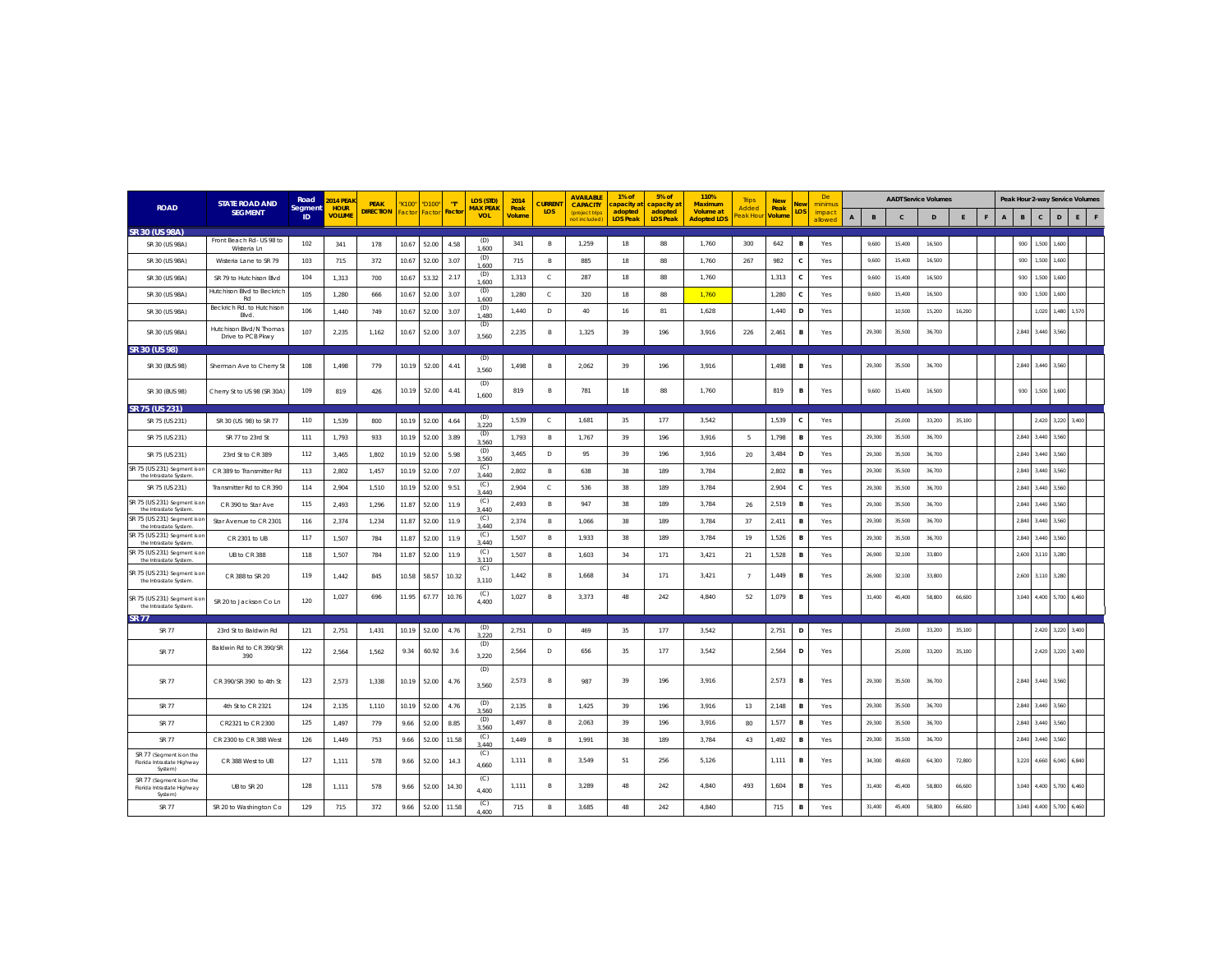| <b>ROAD</b>                                                                            | <b>STATE ROAD AND</b><br><b>SEGMENT</b>                                     | Road<br>Segment<br>ID | <b>FUNC</b><br><b>CLASS</b> | NO.<br><b>LNS</b> | <b>FACILITY</b><br><b>TYPE</b> | <b>LOS AREA</b> | OF<br><b>SIG</b> | SEG.<br>LTH    |            | SIG/ LOS (STD)<br>MILE MAX VOL | <b>COUNT</b><br>STA# | 2014 AADT                  | <b>AVG</b> | <b>CURREN</b><br>LOS | <b>AVAILABLE</b><br><b>CAPACITY</b><br>project trips no<br>included) | $1\%$ of<br>capacity at<br>adopted<br><b>LOS AADT</b> | 5% of<br>capacity at<br>adopted<br><b>LOS AADI</b> | 10% Maximum<br>Volume at<br><b>Adopted LOS</b> | Trips<br>Addec<br>to AAD1 | <b>New</b><br>AADT | <b>New</b><br>LOS | e minimu<br>impact<br>allowed |
|----------------------------------------------------------------------------------------|-----------------------------------------------------------------------------|-----------------------|-----------------------------|-------------------|--------------------------------|-----------------|------------------|----------------|------------|--------------------------------|----------------------|----------------------------|------------|----------------------|----------------------------------------------------------------------|-------------------------------------------------------|----------------------------------------------------|------------------------------------------------|---------------------------|--------------------|-------------------|-------------------------------|
| <b>SR 79</b>                                                                           |                                                                             |                       |                             |                   |                                |                 |                  |                |            |                                |                      |                            |            |                      |                                                                      |                                                       |                                                    |                                                |                           |                    |                   |                               |
| SR 79 - S Arnold Rd                                                                    | US 98 to Front Beach Road                                                   | 130                   | Minor<br>Arterial           | $\overline{a}$    | Undivided                      | Urbanized       |                  | 0.54           | 1.852      | (D)<br>16.500                  | 117                  | 8,000                      |            | B                    | 8,500                                                                | 182                                                   | 908                                                | 18,150                                         |                           | 8,000              | B                 | Yes                           |
| SR 79 (Segment is on the<br>Florida Intrastate Highway<br>System)                      | US 98 to UB                                                                 | 131                   | Minor<br>Arterial           |                   | Divided                        | Urbanized       | $\mathbf{1}$     |                | 0.93 1.075 | (C)<br>35,500                  | 258                  | 9,000                      |            | в                    | 26,500                                                               | 391                                                   | 1,953                                              | 39,050                                         |                           | 9,000              | B                 | Yes                           |
| SR 79 (Segment from SR 20 to<br>CR 388 is on the Florida<br>Intrastate Highway System) | UB to CR 388                                                                | 132                   | Minor<br>Arterial           | 4                 | Divided                        | Trans.          | $\circ$          | 4.27           | $\circ$    | (C)<br>32,100                  | 118                  | 9.500                      |            | в                    | 22,600                                                               | 353                                                   | 1,766                                              | 35,310                                         |                           | 9,500              | B                 | Yes                           |
| SR 79 (Segment from SR 20 to<br>CR 388 is on the Florida<br>Intrastate Highway System) | CR388 to Washington Co<br>Ln                                                | 133                   | Minor<br>Arterial           | 4                 | Undivided                      | Trans.          | $\circ$          | 6.72           | $\circ$    | (C)<br>32,100                  | 138                  | 6,600                      |            | B                    | 25,500                                                               | 353                                                   | 1,766                                              | 35,310                                         |                           | 6,600              | B                 | Yes                           |
| SR 368 (23rd Street)                                                                   |                                                                             |                       |                             |                   |                                |                 |                  |                |            |                                |                      |                            |            |                      |                                                                      |                                                       |                                                    |                                                |                           |                    |                   |                               |
| SR 368-23 Street                                                                       | US 98 to St. Andrews Blvd<br>(SR 390)                                       | 134                   | Minor<br>Arterial           |                   | Divided                        | Urbanized       | $\mathbf{3}$     | 1.83           | 1.639      | (D)<br>36,700                  | 5222<br>5200<br>5087 | 27,500<br>30,000<br>35,500 | 31,000     | с                    | 5,700                                                                | 404                                                   | 2,019                                              | 40,370                                         |                           | 31,000             | c                 | Yes                           |
| SR 368-23 Street                                                                       | St. Andrews Blvd to Lisenby<br>Ave                                          | 135                   | Minor<br>Arterial           | 4                 | Divided                        | Urbanized       | $\overline{2}$   | 1.04           | 1.923      | (D)<br>36.700                  | 5203                 | 24,500                     |            | в                    | 12,200                                                               | 404                                                   | 2,019                                              | 40,370                                         |                           | 24,500             | B                 | Yes                           |
|                                                                                        |                                                                             |                       |                             |                   |                                |                 |                  |                |            | (D)                            | 5125                 | 27,500                     |            |                      |                                                                      |                                                       |                                                    |                                                |                           |                    |                   |                               |
| SR 368-23 Street                                                                       | Lisenby Ave to SR 77                                                        | 136                   | Minor<br>Arterial           | 4                 | Divided                        | Urbanized       | 7                | $\overline{2}$ | 3.5        | 33,200                         | 1616<br>5211         | 29,500<br>32,500           | 29,833     | D                    | 3,367                                                                | 365                                                   | 1.826                                              | 36.520                                         |                           | 29,833             | D                 | Yes                           |
| SR 368-23 Street                                                                       | SR 77 to US 231                                                             | 137                   | Minor<br>Arterial           | 4                 | Divided                        | Urbanized       |                  | $0.55 -$       | 1.818      | (D)<br>36,700                  | 5167<br>5197         | 16.500<br>25,500           | 21,000     | B                    | 15,700                                                               | 404                                                   | 2.019                                              | 40,370                                         |                           | 21,000             | B                 | Yes                           |
| SR 390                                                                                 |                                                                             |                       |                             |                   |                                |                 |                  |                |            |                                |                      |                            |            |                      |                                                                      |                                                       |                                                    |                                                |                           |                    |                   |                               |
| SR 390 Beck Ave/St.<br>Andrews Blvd                                                    | 23rd St to Lisenby Ave                                                      | 138                   | Minor<br>Arterial           | $\mathcal{D}$     | Undivided                      | Urbanized       | -3               | 1.21           | 2.479      | (D)<br>15,200                  | 5147<br>1614         | 19,500<br>17,000           | 18,250     | F                    | (3,050)                                                              | 167                                                   | 836                                                | 16,720                                         |                           | 18,250             | $\mathsf F$       | No                            |
| SR 390 Beck Ave/St<br>Andrews Blvd                                                     | Lisenby Ave to Baldwin Rd                                                   | 139                   | Minor<br>Arterial           | $\overline{2}$    | Undivided                      | Urbanized       |                  | 0.81           | 1.235      | (D)<br>16,500                  | 5145                 | 22,000                     |            | F                    | (5,500)                                                              | 182                                                   | 908                                                | 18,150                                         |                           | 22,000             | F                 | No                            |
| SR 390 Beck Ave/St<br>Andrews Blvd                                                     | Baldwin Rd to Jenks Ave                                                     | 140                   | Minor<br>Arterial           | $\overline{2}$    | Undivided                      | Urbanized       |                  | 1.5            | 0.667      | (D)<br>16,500                  | 1618<br>5208         | 16.100<br>19,500           | 17,800     | F                    | (1,300)                                                              | 182                                                   | 908                                                | 18,150                                         |                           | 17,800             | $\mathsf F$       | Yes                           |
| SR 390 Beck Ave/St<br>Andrews Blvd                                                     | Jenks Ave to SR 77                                                          | 141                   | Minor<br>Arterial           | $\overline{2}$    | Undivided                      | Urbanized       | $\overline{2}$   | 1.52           | 1.316      | (D)<br>16,500                  | 1636<br>5004         | 19,000<br>15,500           | 17,250     | F.                   | (750)                                                                | 182                                                   | 908                                                | 18,150                                         |                           | 17,250             | $\mathsf F$       | Yes                           |
| SR 391 (Airport Rd)<br>SR 391 Airport Rd                                               | 23rd Street to St. Andrews                                                  | 142                   | Urban                       | $\overline{2}$    | Undivided                      | Urbanized       |                  | 0.69           | 1.447      | (D)                            | 1605                 | 3,600                      |            | B                    | 9,600                                                                | 132                                                   | 660                                                | 14,520                                         |                           | 3,600              | B                 | Yes                           |
| SR 327 (Lisenby Av.)                                                                   | Blvd                                                                        |                       | Collector                   |                   |                                |                 |                  |                |            | 13,200                         |                      |                            |            |                      |                                                                      |                                                       |                                                    |                                                |                           |                    |                   |                               |
| Lisenby Av.                                                                            | 23rd St. to Airport Rd.                                                     | 143                   | Urban<br>Collector          | $\overline{2}$    | Undivided                      | Urbanized       |                  |                | 1.13 0.885 | (D)<br>13,200                  | 5146<br>5150         | 650<br>3,500               | 2,075      | в                    | 11,125                                                               | 132                                                   | 660                                                | 14,520                                         |                           | 2,075              | B                 | <b>Yes</b>                    |
| SR 392 (Hutchison Blvd)<br>SR 392 Hutchison Blvd                                       | ront Beach Rd to Beckrich<br>Rd                                             | 144                   | Minor<br>Arteria            |                   | Divided                        | Urbanized       | 3                | 1.98           | 1.515      | (D)<br>36,700                  | 281<br>285           | 6,400<br>13,400            | 9,900      | в                    | 26,800                                                               | 367                                                   | 1,835                                              | 40,370                                         | 36                        | 9,936              | B                 | Yes                           |
| SR 392 Hutchison Blvd                                                                  | Beckrich Rd to Front Beach<br>Rd (Miracle Strip Pkwy)                       | 145                   | Minor<br>Arterial           |                   | Divided                        | Urbanized       | 3                | 1.19           | 2.521      | (D)<br>33.200                  | 280                  | 19,500                     |            | с                    | 13.700                                                               | 332                                                   | 1,660                                              | 36,520                                         |                           | 19,500             | $\mathbf c$       | Yes                           |
| <b>SR 22A</b>                                                                          |                                                                             |                       |                             |                   |                                |                 |                  |                |            |                                |                      |                            |            |                      |                                                                      |                                                       |                                                    |                                                |                           |                    |                   |                               |
| SR 22 A                                                                                | Bus.98 to SR 22                                                             | 146                   | Urban<br>Collector          | $\mathcal{P}$     | Undivided                      | Urbanized       | $\mathcal{L}$    | 1.51           | 1.325      | (E)<br>14,850                  | 5177<br>5190<br>5191 | 2,500<br>5.700<br>6,800    | 5,000      | с                    | 9.850                                                                | 149                                                   | 743                                                | 16,335                                         |                           | 5,000              | c                 | Yes                           |
| SR 22 A                                                                                | SR 22 to CR 28                                                              | 147                   | Urban<br>Collector          | $\overline{2}$    | Undivided                      | Urbanized       | $\,0\,$          |                | $\circ$    | (E)<br>14,850                  | 5151                 | 4,500                      |            | с                    | 10,350                                                               | 149                                                   | 743                                                | 16,335                                         |                           | 4,500              | $\mathbf c$       | Yes                           |
| SR 389 (East Ave)                                                                      |                                                                             |                       |                             |                   |                                |                 |                  |                |            |                                |                      |                            |            |                      |                                                                      |                                                       |                                                    |                                                |                           |                    |                   |                               |
| East Avenue                                                                            | US231 to 15th St.                                                           | 148                   | Urban<br>Collector          | $\overline{2}$    | Undivided                      | Urbanized       |                  | 1.77           | 0.56       | (D)<br>16,500                  | 5053<br>5054<br>1622 | 19,000<br>14,500<br>10,300 | 14,600     | с                    | 1,900                                                                | 182                                                   | 908                                                | 18,150                                         | $\overline{7}$            | 14,607             | $\mathbf c$       | Yes                           |
| <b>Fast Avenue</b>                                                                     | 15th St to Bus 98                                                           | 149                   | Urban<br>Collector          | $\mathcal{L}$     | <b>Undivided</b>               | Urbanized       | $\overline{2}$   | 1.24           | 1.61       | (D)<br>16,500                  | 1612<br>5093<br>5056 | 8,200<br>7,200<br>6,700    | 7.367      | R.                   | 9,133                                                                | 182                                                   | 908                                                | 18,150                                         |                           | 7,367              | B                 | Yes                           |
| East Avenue                                                                            | Watson St to Bus 98                                                         | 150                   | Urban<br>Collector          | $\overline{a}$    | Undivided                      | Urbanized       | $\overline{2}$   | 0.97           | 2.06       | (D)<br>15.200                  | 5057<br>5058<br>5059 | 3,600<br>2,600<br>1,300    | 2,500      | B                    | 12,700                                                               | 167                                                   | 836                                                | 16,720                                         |                           | 2,500              | $\,$ B            | Yes                           |
|                                                                                        | Trips generated affecting more than 1% of the adopted LOS shall be adverse. |                       |                             |                   |                                |                 |                  |                |            |                                |                      |                            |            |                      |                                                                      |                                                       |                                                    |                                                |                           |                    |                   |                               |

This speakheet is curent as of September 1, 2011 in terms of restrosion of tips on adway segments and the level of service of the toadway segments. The Bay County September Management Sylem reserve tips on a daly basis, wh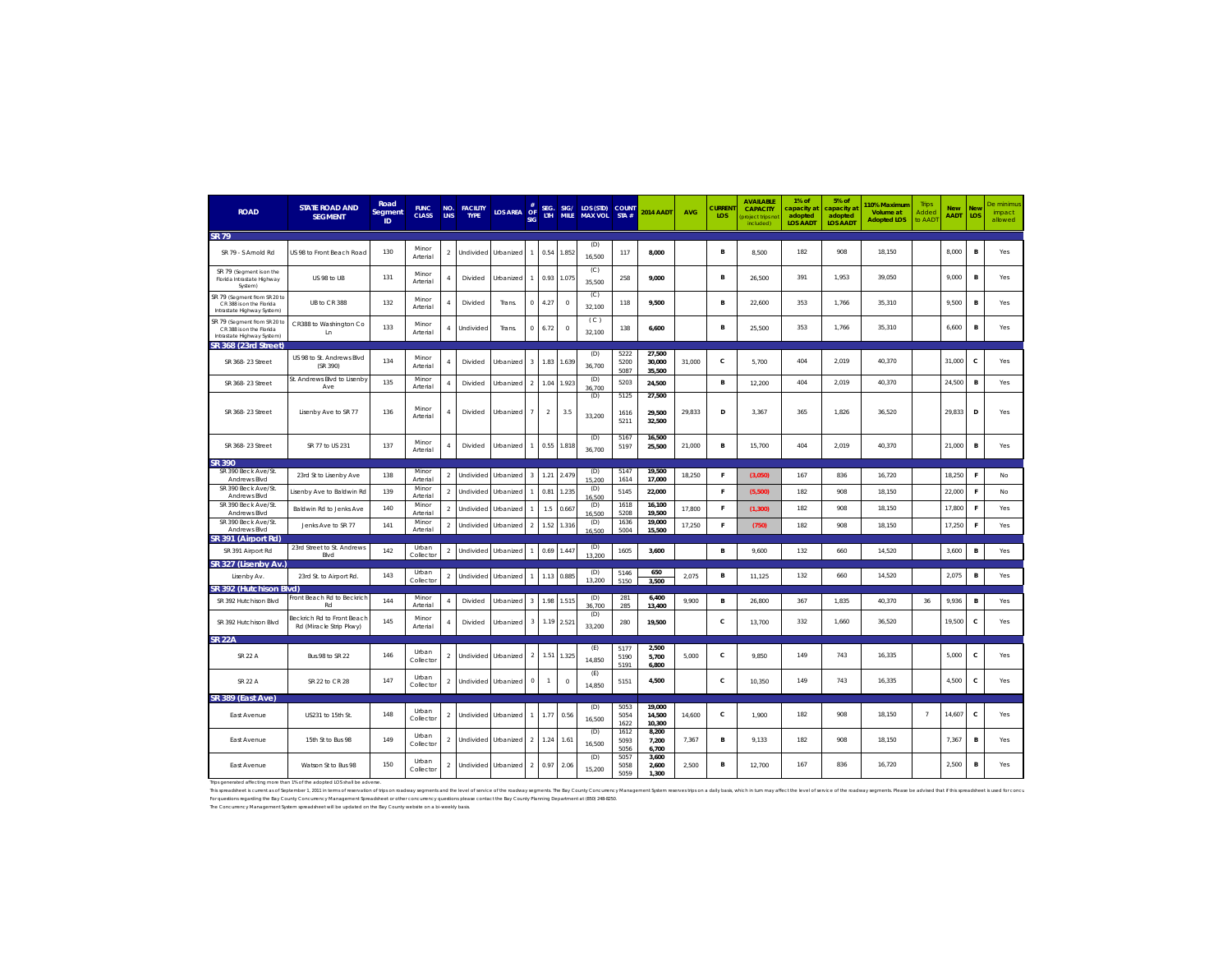| <b>ROAD</b>                                                                            | <b>STATE ROAD AND</b>                                 | Road          | 014 PEA<br><b>HOUR</b> | <b>PEAK</b>      | K100* | 'D100' | $T^*$  | LOS (STD)<br><b>MAX PEAK</b> | 2014<br>Peak | <b>CURRENT</b> | <b>AVAILABLE</b><br><b>CAPACITY</b> | $1\%$ of<br>apacity a      | $5%$ of<br>apacity at      | 110%<br>Maximum                 | Trips<br>Added | <b>New</b><br>Peak | lew            | De<br>minimu      |              |        |              | <b>AADT Service Volumes</b> |        |                     |              |             |             | Peak Hour 2-way Service Volumes |
|----------------------------------------------------------------------------------------|-------------------------------------------------------|---------------|------------------------|------------------|-------|--------|--------|------------------------------|--------------|----------------|-------------------------------------|----------------------------|----------------------------|---------------------------------|----------------|--------------------|----------------|-------------------|--------------|--------|--------------|-----------------------------|--------|---------------------|--------------|-------------|-------------|---------------------------------|
|                                                                                        | <b>SEGMENT</b>                                        | Segment<br>ID | <b>VOLUME</b>          | <b>DIRECTION</b> | actor | Facto  | Factor | <b>VOL</b>                   | Volume       | LOS            | (project trips<br>not included      | adopted<br><b>LOS Peak</b> | adopted<br><b>LOS Peak</b> | Volume at<br><b>Adopted LOS</b> | eak Hou        | Volum              | LOS            | impact<br>allowed | $\mathsf{A}$ | B      | $\mathbf{C}$ | D                           |        | $\overline{A}$<br>E | $\mathbf{B}$ | $\mathbf c$ | $\mathsf D$ | $\mathbb F$<br>E                |
| <b>SR 79</b>                                                                           |                                                       |               |                        |                  |       |        |        |                              |              |                |                                     |                            |                            |                                 |                |                    |                |                   |              |        |              |                             |        |                     |              |             |             |                                 |
| SR 79 - S Arnold Rd                                                                    | US 98 to Front Beach Road                             | 130           | 854                    | 444              | 10.67 | 52.00  | 4.82   | (D)<br>1.600                 | 854          | $\mathbf{B}$   | 746                                 | 18                         | 88                         | 1,760                           |                | 854                | B              | Yes               |              | 9.600  | 15,400       | 16,500                      |        |                     | 930          | 1.500       | 1,600       |                                 |
| SR 79 (Segment is on the<br>Florida Intrastate Highway<br>System)                      | US 98 to UB                                           | 131           | 960                    | 499              | 10.67 | 52.00  | 8.38   | (C)<br>3,440                 | 960          | B              | 2,480                               | 38                         | 189                        | 3,784                           |                | 960                | B <sub>1</sub> | Yes               |              | 29,300 | 35.500       | 36,700                      |        |                     | 2,840        | 3,440       | 3,560       |                                 |
| SR 79 (Segment from SR 20 to<br>CR 388 is on the Florida<br>Intrastate Highway System) | UB to CR 388                                          | 132           | 1,014                  | 527              | 10.67 | 52.00  | 6.6    | (C)<br>3,110                 | 1,014        | $\mathbf{B}$   | 2.096                               | 34                         | 171                        | 3,421                           | 6              | 1,020              | B              | Yes               |              | 26,900 | 32,100       | 33,800                      |        |                     | 2,600        | 3,110       | 3,280       |                                 |
| SR 79 (Segment from SR 20 to<br>CR 388 is on the Florida<br>Intrastate Highway System) | CR388 to Washington Co<br>Ln                          | 133           | 704                    | 366              | 10.67 | 52.00  | 6.6    | (C)<br>3,110                 | 704          | B              | 2,406                               | 34                         | 171                        | 3,421                           |                | 704                | B              | Yes               |              | 26,900 | 32,100       | 33,800                      |        |                     | 2,600        | 3,110       | 3,280       |                                 |
| SR 368 (23rd Street)                                                                   |                                                       |               |                        |                  |       |        |        |                              |              |                |                                     |                            |                            |                                 |                |                    |                |                   |              |        |              |                             |        |                     |              |             |             |                                 |
| SR 368-23 Street                                                                       | US 98 to St. Andrews Blvd<br>(SR 390)                 | 134           | 3,159                  | 1,643            | 10.19 | 52.00  | 3.32   | (D)<br>3,560                 | 3,159        | $\mathbb{C}$   | 401                                 | 39                         | 196                        | 3,916                           |                | 3,159              | $\mathbf{C}$   | Yes               |              | 29,300 | 35,500       | 36,700                      |        |                     | 2,840        | 3,440       | 3,560       |                                 |
| SR 368-23 Street                                                                       | St. Andrews Blvd to Lisenby<br>Ave                    | 135           | 2.497                  | 1,298            | 10.19 | 52.00  | 2.82   | (D)<br>3.560                 | 2.497        | B              | 1,063                               | 39                         | 196                        | 3.916                           |                | 2.497              | B              | Yes               |              | 29,300 | 35,500       | 36,700                      |        |                     | 2,840        | 3,440       | 3,560       |                                 |
| SR 368-23 Street                                                                       | Lisenby Ave to SR 77                                  | 136           | 3,040                  | 1,581            | 10.19 | 52.00  | 2.53   | (D)<br>3,220                 | 3,040        | -F             | 180                                 | 35                         | 177                        | 3,542                           |                | 3,040              | E              | Yes               |              |        | 25,000       | 33,200                      | 35,100 |                     |              | 2,420       | 3,220       | 3,400                           |
| SR 368-23 Street                                                                       | SR 77 to US 231                                       | 137           | 2,140                  | 1,113            | 10.19 | 52.00  | 2.55   | (D)<br>3,560                 | 2,140        | $\overline{B}$ | 1,420                               | 39                         | 196                        | 3,916                           |                | 2,140              | B              | Yes               |              | 29,300 | 35,500       | 36,700                      |        |                     | 2,840        | 3,440       | 3,560       |                                 |
| SR 390                                                                                 |                                                       |               |                        |                  |       |        |        |                              |              |                |                                     |                            |                            |                                 |                |                    |                |                   |              |        |              |                             |        |                     |              |             |             |                                 |
| SR 390 Beck Ave/St.<br>Andrews Blvd                                                    | 23rd St to Lisenby Ave                                | 138           | 1,860                  | 967              | 10.19 | 52.00  | 4.22   | (D)<br>1.480                 | 1.860        | <b>F</b>       | (380)                               | 16                         | 81                         | 1.628                           |                | 1.860              | F              | No                |              |        | 10,500       | 15,200                      | 16,200 |                     |              | 020         | 1,480       | 1,570                           |
| SR 390 Beck Ave/St<br>Andrews Blvd                                                     | Lisenby Ave to Baldwin Rd                             | 139           | 2,242                  | 1,166            | 10.19 | 52.00  | 4.22   | (D)<br>1.600                 | 2,242        | F              | (642)                               | 18                         | 88                         | 1,760                           |                | 2,242              |                | No                |              | 9,600  | 15,400       | 16,500                      |        |                     | 930          | 1,500       | 1,600       |                                 |
| SR 390 Beck Ave/St.<br>Andrews Blvd                                                    | Baldwin Rd to Jenks Ave                               | 140           | 1,814                  | 943              | 10.19 | 52.00  | 4.22   | (D)<br>1.600                 | 1,814        | F              | (214)                               | 18                         | 88                         | 1,760                           |                | 1,814              | Е              | No                |              | 9,600  | 15,400       | 16,500                      |        |                     | 930          | 1500        | 1,600       |                                 |
| SR 390 Beck Ave/St.<br>Andrews Blvd                                                    | Jenks Ave to SR 77                                    | 141           | 1,758                  | 914              | 10.19 | 52.00  | 4.22   | (D)<br>1.600                 | 1,758        | -F             | (158)                               | 18                         | 88                         | 1,760                           |                | 1,758              |                | Yes               |              | 9,600  | 15,400       | 16,500                      |        |                     | 930          | 1,500       | 1,600       |                                 |
| SR 391 (Airport Rd)                                                                    | 23rd Street to St. Andrews                            |               |                        |                  |       |        |        | (D)                          |              |                |                                     |                            |                            |                                 |                |                    |                |                   |              |        |              |                             |        |                     |              |             |             |                                 |
| SR 391 Airport Rd<br>SR 327 (Lisenby Av.)                                              | <b>Rivd</b>                                           | 142           | 367                    | 191              | 10.19 | 52.00  | 3.55   | 1.280                        | 367          | B              | 913                                 | 14                         | 70                         | 1,408                           |                | 367                | B              | Yes               |              | 7,680  | 12,320       | 13,200                      |        |                     | 744          | 1,200       | 1,280       |                                 |
| Lisenby Av.                                                                            | 23rd St. to Airport Rd.                               | 143           | 211                    | 110              | 10.19 | 52.00  | 14.56  | (D)<br>1,280                 | 211          | B              | 1,069                               | 14                         | 70                         | 1,408                           |                | 211                | B              | Yes               |              | 7,680  | 12,320       | 13,200                      |        |                     | 744          | 1.200       | 1,280       |                                 |
| SR 392 (Hutchison Blvd)                                                                | ront Beach Rd to Beckrich                             |               |                        |                  |       |        |        | (D)                          |              |                |                                     |                            |                            |                                 |                |                    |                |                   |              |        |              |                             |        |                     |              |             |             |                                 |
| SR 392 Hutchison Blvd                                                                  | Rd                                                    | 144           | 1,056                  | 549              | 10.67 | 52.00  | 2.07   | 3.560                        | 1,056        | $\mathbf{B}$   | 2,504                               | 39                         | 196                        | 3,916                           |                | 1,056              | B              | Yes               |              | 29.300 | 35,500       | 36.700                      |        |                     | A R40        | 3 440       | 3,560       |                                 |
| SR 392 Hutchison Blvd                                                                  | Beckrich Rd to Front Beach<br>Rd (Miracle Strip Pkwy) | 145           | 2,081                  | 1,082            | 10.67 | 52.00  | 2.07   | (D)<br>3,220                 | 2,081        | $\mathbb C$    | 1,139                               | 35                         | 177                        | 3,542                           |                | 2,081              | c              | Yes               |              |        | 25.000       | 33,200                      | 35,100 |                     |              | 2,420       | 3,220       | 3,400                           |
| <b>SR 22A</b>                                                                          |                                                       |               |                        |                  |       |        |        | (E)                          |              |                |                                     |                            |                            |                                 |                |                    |                |                   |              |        |              |                             |        |                     |              |             |             |                                 |
| SR 22 A                                                                                | Bus.98 to SR 22                                       | 146           | 510                    | 265              | 10.19 | 52.00  | 10.88  | 1.440                        | 510          | $\mathbf{B}$   | 931                                 | 16                         | 79                         | 1,584                           |                | 510                | B              | Yes               |              |        | 8,640        | 13,860                      | 14.850 |                     | 837          | 1,350       | 1,440       |                                 |
| SR 22 A                                                                                | SR 22 to CR 28                                        | 147           | 459                    | 238              | 10.19 | 52.00  | 10.88  | (E)<br>1,440                 | 459          | B              | 981                                 | 16                         | 79                         | 1,584                           |                | 459                | B              | Yes               |              |        | 8.640        | 13,860                      | 14,850 |                     | 837          | 1,350       | 1,440       |                                 |
| SR 389 (East Ave)                                                                      |                                                       |               |                        |                  |       |        |        |                              |              |                |                                     |                            |                            |                                 |                |                    |                |                   |              |        |              |                             |        |                     |              |             |             |                                 |
| East Avenue                                                                            | US231 to 15th St.                                     | 148           | 1,488                  | 774              | 10.19 | 52.00  | 5.79   | (D)<br>1,600                 | 1,488        | C              | 112                                 | 18                         | 88                         | 1760                            | 17             | 1,505              | D              | Yes               |              | 9,600  | 15,400       | 16,500                      |        |                     | 930          | 1,500       | 1,600       |                                 |
| East Avenue                                                                            | 15th St to Bus 98                                     | 149           | 751                    | 390              | 10.19 | 52.00  | 5.79   | (D)<br>1.600                 | 751          | $\mathbf{R}$   | 849                                 | 18                         | 88                         | 1760                            |                | 751                | B              | Yes               |              | 9,600  | 15,400       | 16,500                      |        |                     | 930          | 500         | 1,600       |                                 |
| East Avenue                                                                            | Watson St to Bus 98                                   | 150           | 255                    | 132              | 10.19 | 52.00  | 5.79   | (D)<br>1,480                 | 255          | C              | 1,225                               | 16                         | 81                         | 1628                            |                | 255                | C              | Yes               |              | 9.600  | 15.400       | 16,500                      |        |                     |              | 1.020       | 1,480       | 1,570                           |

Trips generated affecting more than 1% of the adopted LOS shall be adverse.

This speedsheet is current as of September 1, 2011 in terms of reservation of tips on roadrency purposes after September 1, 2011 the number of reserved tips and the level of service for soadway segments may have changed du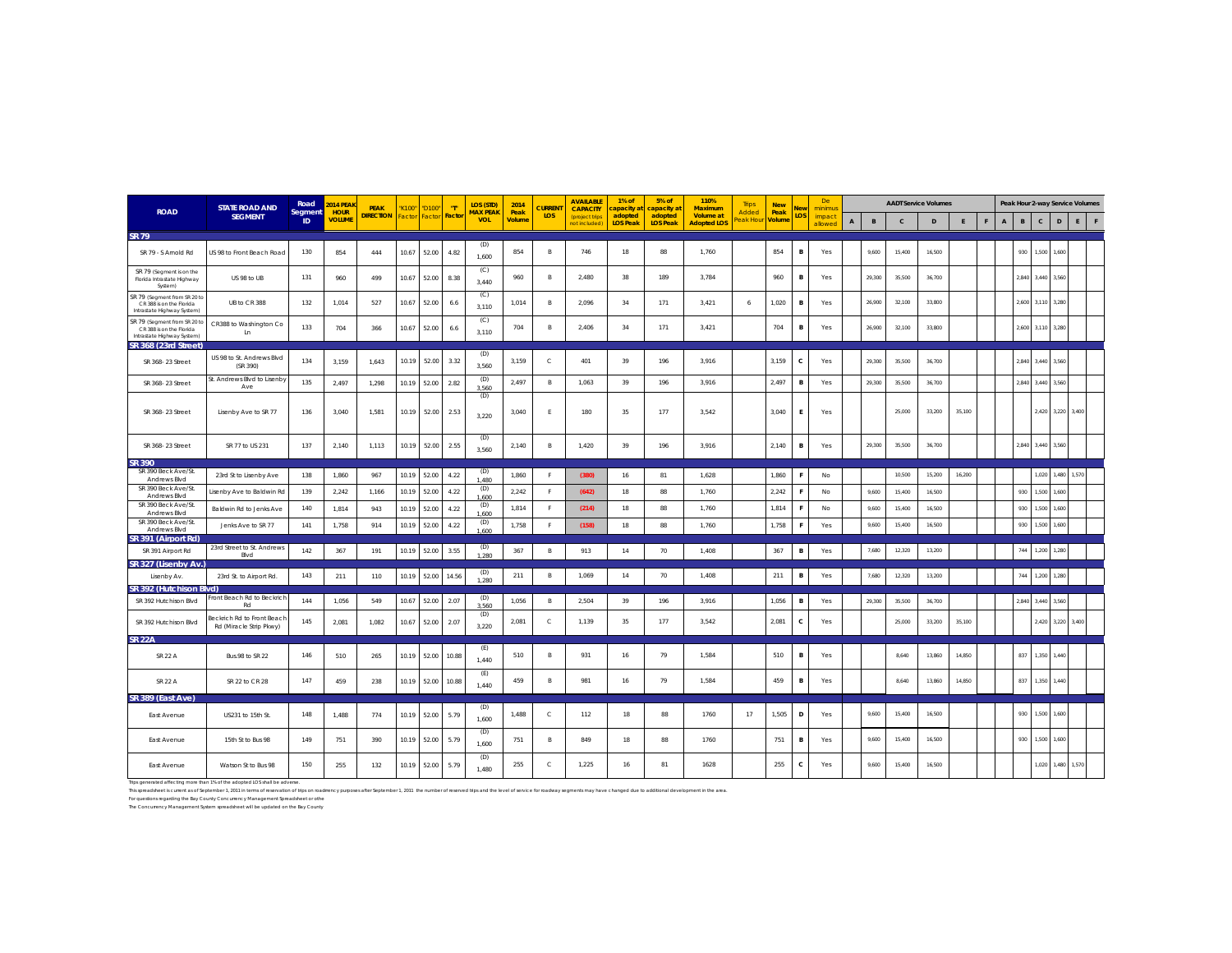| <b>ROAD</b>                              | <b>COUNTY/CITY ROAD</b><br><b>AND SEGMENT</b>  | Road<br>ID     | Segment FUNC CLASS LNS |                | NO. FACILITY<br><b>TYPE</b> | $\mathsf{OF}% \left( \mathcal{M}\right)$<br><b>SIG</b> | SEG.<br>LTH.   | SIG/<br>MILE | <b>LOS AREA</b>                | LOS (STD)<br>MAX VOL | <b>COUN</b><br>STA#  | 2014<br>AADT            | <b>AVG</b> | <b>CURREN</b><br>LOS | <b>AVAILABLE</b><br>CAPACITY | % of capacity<br>at adopted<br><b>LOS AADT</b> | 5% of capacity<br>at adopted LO!<br><b>AADT</b> | 110% Maximum<br>Volume at<br><b>Adopted LOS</b> | dded t<br>AADT | <b>New AADT</b> | New<br>LOS   | impact<br>allowed |
|------------------------------------------|------------------------------------------------|----------------|------------------------|----------------|-----------------------------|--------------------------------------------------------|----------------|--------------|--------------------------------|----------------------|----------------------|-------------------------|------------|----------------------|------------------------------|------------------------------------------------|-------------------------------------------------|-------------------------------------------------|----------------|-----------------|--------------|-------------------|
| CR 28 (11th Street)                      |                                                |                |                        |                |                             |                                                        |                |              |                                |                      |                      |                         |            |                      |                              |                                                |                                                 |                                                 |                |                 |              |                   |
| CR 28 (11th Street)                      | Beck Ave to Lisenby Ave                        | -1             | Urbar<br>Collector     | $\overline{2}$ | Undivided                   | $\overline{2}$                                         | 1.05           | 1.90         | Urbanized                      | (D)<br>14,850        | 5048<br>5049<br>5050 | 5.000<br>5.600<br>4.800 | 5,133      | В                    | 9,717                        | 163                                            | 817                                             | 16,335                                          |                | 5,133           | B            | Yes               |
| CR 28 (11th Street)                      | Lisenby Ave to Harrison<br>Ave                 | $\overline{2}$ | Urban<br>Collector     | $\mathcal{P}$  | Undivided                   | $\overline{\mathbf{3}}$                                | 1.43           | 2.10         | Urbanizec                      | (D)<br>13.680        | 5051                 | 9.100                   |            | $\mathbf c$          | 4.580                        | 150                                            | 752                                             | 15.048                                          |                | 9.100           | $\mathbf c$  | Yes               |
| CR 28 (11th Street)                      | Harrison Ave to SR77                           | 3              | Urban<br>Collector     | $\overline{2}$ | Undivided                   |                                                        | 0.61           | 1.64         | <b>Jrbanized</b>               | (D)<br>14,850        | 5055                 | 8,700                   |            | $\mathbf c$          | 6,150                        | 163                                            | 817                                             | 16,335                                          |                | 8.700           | c            | Yes               |
| CR 28 (11th Street)                      | SR77 to East Ave                               | $\sqrt{4}$     | Urban<br>Collector     | $\overline{2}$ | Undivided                   | $\overline{\mathbf{3}}$                                | 1.5            | 2.00         | Urbanized                      | (D)<br>13,680        | 5091                 | 6,800                   |            | $\mathbf c$          | 6,880                        | 150                                            | 752                                             | 15,048                                          |                | 6,800           | $\mathbf c$  | Yes               |
| CR 28 (11th Street)                      | East Ave to Transmitter Rd                     | 5              | Urban<br>Collector     | $\overline{2}$ | Undivided                   | $\overline{2}$                                         | 1.05           | 1.90         | Urbanizec                      | (D)<br>14,850        | 5172                 | 4.800                   |            | B                    | 10.050                       | 163                                            | 817                                             | 16,335                                          |                | 4,800           | B            | Yes               |
| CR 28 (11th Street)                      | Transmitter Rd to US98<br>(Tyndall Pkwy)       | 6              | Urban<br>Collector     | $\overline{2}$ | Undivided                   | $\mathbf{0}$                                           |                | 0.00         | <b><i><u>Irbanized</u></i></b> | (D)<br>14,850        | 5213                 | 1,500                   |            | B                    | 13.350                       | 163                                            | 817                                             | 16,335                                          |                | 1,500           | в            | Yes               |
| CR 385 (Frankford Ave)                   |                                                |                |                        |                |                             |                                                        |                |              |                                |                      |                      |                         |            |                      |                              |                                                |                                                 |                                                 |                |                 |              |                   |
| CR 385 Frankford Ave                     | Bus98 to US98                                  | $\overline{7}$ | Urban<br>Collector     | $\overline{2}$ | Undivided                   | $\overline{2}$                                         | 0.7            | 2.86         | <b>Jrbanized</b>               | (D)<br>13,680        | 5046                 | 6,100                   |            | $\mathbf c$          | 7.580                        | 150                                            | 752                                             | 15.048                                          |                | 6,100           | $\mathbf c$  | Yes               |
| CR 385 Frankford Ave                     | US98 to 23rd St                                | 8              | Urban<br>Collector     | $\overline{2}$ | Undivided                   |                                                        | $\overline{1}$ | 1.00         | <b>Jrbanized</b>               | (D)<br>14,850        | 5127                 | 7,300                   |            | B                    | 7,550                        | 163                                            | 817                                             | 16,335                                          |                | 7,300           | в            | Yes               |
| CR 385 Frankford Ave                     | 23rd St to St. Andrews Blvd<br>(SR 390)        | $\circ$        | Urban<br>Collecto      | $\mathcal{P}$  | Undivided                   |                                                        | 0.33           | 3.03         | Irbanized                      | (D)<br>13.680        | 1610                 | 4.600                   |            | $\mathbf c$          | 9.080                        | 150                                            | 752                                             | 15,048                                          |                | 4,600           | $\mathbf c$  | Yes               |
| CR 385 Frankford Ave                     | St. Andrews Blvd (SR 390) to<br>Rd end         | 10             | Urban<br>Collector     | $\overline{2}$ | Undivided                   | $\bf{0}$                                               | 1.72           | 0.00         | <b>Irbanized</b>               | (D)<br>14,850        | 5148                 | 4,000                   |            | $\mathbf{R}$         | 10,850                       | 163                                            | 817                                             | 16.335                                          |                | 4.000           | в            | Yes               |
| <b>CR 388</b>                            |                                                |                |                        |                |                             |                                                        |                |              |                                |                      |                      |                         |            |                      |                              |                                                |                                                 |                                                 |                |                 |              |                   |
| CR 388                                   | SR79 to SR77                                   | 11             | Minor<br>Arterial      | $\mathcal{P}$  | Undivided                   | 1                                                      | 12.5           | 0.08         | Urbanizec                      | (D)<br>14.850        | 128<br>271           | 4.300<br>5.100          | 4,700      | В                    | 10.150                       | 163                                            | 817                                             | 16,335                                          |                | 4,300           | в            | Yes               |
| CR 388                                   | SR77 to US231                                  | 12             | Minor<br>Arterial      | $\mathcal{P}$  | Undivided                   | $\circ$                                                | 14.8           | 0.00         | Trans.                         | (D)                  | 237                  | 1,000                   | 1.275      | B                    | 13,680                       | 150                                            | 752                                             | 15,048                                          |                | 1,275           | B            | Yes               |
|                                          |                                                |                |                        |                |                             |                                                        |                |              |                                | 13,680               | 104                  | 1,550                   |            |                      |                              |                                                |                                                 |                                                 |                |                 |              |                   |
| CR 392 (Thomas Dr.)                      |                                                |                |                        |                |                             |                                                        |                |              |                                |                      |                      |                         |            |                      |                              |                                                |                                                 |                                                 |                |                 |              |                   |
| CR 392 Thomas Dr                         | South Thomas Dr/Front<br>Beach Rd to Thomas Dr | 13             | Urban<br>Collector     | $\overline{2}$ | Undivided                   |                                                        | 0.85           | 1.18         | Urbanized                      | (D)<br>14,850        | 202                  | 10,500                  |            | c                    | 4.350                        | 163                                            | 817                                             | 16.335                                          |                | 10.500          | $\mathbf c$  | Yes               |
| CR 392 Thomas Dr                         | Front Beach Rd to Joan<br>Ave                  | 14             | Urban<br>Collector     | $\overline{2}$ | Undivided                   | $\,2\,$                                                | 0.69           | 2.90         | Jrbanized                      | (D)<br>13,680        | 201<br>210           | 12.500<br>12.000        | 12,250     | D                    | 1,430                        | 150                                            | 752                                             | 15,048                                          | 15             | 12,265          | D            | Yes               |
| CR 392 Thomas Dr                         | Joan Ave to Thomas Dr<br>(CR3031)              | 15             | Urban<br>Collector     | $\Lambda$      | Divided                     | 1                                                      | 3.12           | 0.32         | Irhanizec                      | (D)<br>33.030        | 253                  | 10.400                  |            | $\overline{B}$       | 22.630                       | 363                                            | 1817                                            | 36,333                                          | 4216           | 14,616          | B            | Yes               |
| CR 392 Thomas Dr                         | Thomas Dr (CR3031) to St<br>Andrews St. Pk Rd  | 16             | Urban<br>Collector     | $\overline{2}$ | Undivide                    | $\circ$                                                | 0.48           | 0.00         | <b>Jrbanized</b>               | (D)<br>14,850        | 217                  | 3,400                   |            | $\mathbf{R}$         | 11,450                       | 163                                            | 817                                             | 16.335                                          |                | 3.400           | в            | Yes               |
| <b>CR 2301</b>                           |                                                |                |                        |                |                             |                                                        |                |              |                                |                      |                      |                         |            |                      |                              |                                                |                                                 |                                                 |                |                 |              |                   |
| CR 2301                                  | US231 to Camp Flowers<br>Road                  | 17             | Major<br>Collector     | $\overline{2}$ | Undivided                   | $\circ$                                                | 6.1            | 0.00         | Urbanized                      | (D)<br>14.850        | 236<br>316           | 7,600<br>3,200          | 5,400      | В                    | 9.450                        | 163                                            | 817                                             | 16,335                                          | 179            | 7,779           | в            | Yes               |
| CR 2301                                  | Camp Flowers Road to CR<br>388                 | 18             | Major<br>Collector     | $\overline{2}$ | Undivided                   | $\circ$                                                | 3.85           | 0.00         | Trans.                         | (D)<br>13,680        | 211<br>317           | 1.100<br>2,100          | 1,600      | B                    | 12,080                       | 150                                            | 752                                             | 15,048                                          |                | 1,100           | $\,$ B       | Yes               |
| CR 2312 (Baldwin Rd.)                    |                                                |                |                        |                |                             |                                                        |                |              |                                |                      |                      |                         |            |                      |                              |                                                |                                                 |                                                 |                |                 |              |                   |
| CR 2312 Baldwin Rd                       | St. Andrews Blvd to SR77                       | 19             | Urban<br>Collector     | $\overline{a}$ | Undivided                   | $\sqrt{4}$                                             | 1.4            | 2.86         | <b><i><u>Irbanized</u></i></b> | (D)<br>29.880        | 5209<br>5216         | 9.700<br>15.500         | 12,600     | $\mathbf{C}$         | 17.280                       | 329                                            | 1643                                            | 32.868                                          |                | 12.600          | $\mathbf{C}$ | Yes               |
| CR 2312 Baldwin Rd                       | SR77 to CR 389                                 | 20             | Urban<br>Collector     | $\overline{2}$ | Undivided                   |                                                        | 1.5            | 0.67         | <b>Jrbanized</b>               | (D)<br>14,850        | 1637<br>5157         | 8,400<br>8,100          | 8,250      | B                    | 6,600                        | 163                                            | 817                                             | 16,335                                          | 125            | 8,375           | в            | Yes               |
| CR 2321 (Dam Road                        |                                                |                |                        |                |                             |                                                        |                |              |                                |                      |                      |                         |            |                      |                              |                                                |                                                 |                                                 |                |                 |              |                   |
| CR 2321                                  | US231 to Resota Beach Rd                       | 21             | Urban<br>Collector     | $\overline{2}$ | Undivided                   | $\circ$                                                | 4.7            | 0.00         | <b>Jrbanized</b>               | (D)<br>14,850        | 291<br>314           | 4.000<br>5,000          | 4.500      | $\mathbf{R}$         | 10.350                       | 163                                            | 817                                             | 16.335                                          |                | 4.500           | $\mathbf{B}$ | Yes               |
| CR 2321                                  | Resota Beach Rd to SR 7                        | 22             | Urban<br>Collector     | $\overline{2}$ | Undivided                   |                                                        | 1.6            | 0.63         | <b>Jrbanized</b>               | (D)<br>14,850        | 252<br>307           | 7,700<br>6,000          | 6,850      | B                    | 8.000                        | 163                                            | 817                                             | 16,335                                          | 468            | 7,318           | в            | Yes               |
| CR 2323 (Berthe Ave)                     |                                                |                |                        |                |                             |                                                        |                |              |                                |                      |                      |                         |            |                      |                              |                                                |                                                 |                                                 |                |                 |              |                   |
| CR 2323 Berthe Ave/Boa<br>Race Rd        | SR22 (Wewa Hwy) to<br>Cherry St                | 23             | Urban<br>Collector     | $\overline{2}$ | Undivided                   | 1                                                      | 0.5            | 2.00         | Urbanized                      | (D)<br>13,680        | 1629                 | 4,400                   |            | c                    | 9,280                        | 150                                            | 752                                             | 15.048                                          |                | 4,400           | c            | Yes               |
| CR 2327 (Transmitter Rd.)                |                                                |                |                        |                |                             |                                                        |                |              |                                |                      |                      |                         |            |                      |                              |                                                |                                                 |                                                 |                |                 |              |                   |
| CR 2327 Transmitter Rd                   | CR390 to US231                                 | 24             | Minor<br>Arterial      | $\overline{2}$ | Undivided                   | 1                                                      | 1.7            | 0.59         | Urbanized                      | (D)<br>14,850        | 1639                 | 5,600                   |            | $\mathbf{R}$         | 9,250                        | 163                                            | 817                                             | 16.335                                          |                | 5,600           | $\mathbf{B}$ | Yes               |
| CR 2327 Transmitter Rd                   | US231 to US98                                  | 25             | Minor<br>Arterial      | $\overline{2}$ | Undivided                   | ĭ.                                                     | 2.62           | 0.38         | Urbanized                      | (D)                  | 1621                 | 9,800                   | 12.400     | $\mathsf{C}$         | 2.450                        | 163                                            | 817                                             | 16.335                                          |                | 12,400          | $\mathbf c$  | Yes               |
| CR 2327 Transmitter Rd                   | US98 to Wewa Hwy (SR 22)                       | 26             | Urban                  | $\overline{2}$ | Undivided                   | $\sqrt{2}$                                             | 1.5            | 1.33         | <b>Jrbanized</b>               | 14,850<br>(D)        | 1623<br>5101         | 15.000<br>8,100         | 6,950      | B                    | 7,900                        | 163                                            | 817                                             | 16,335                                          |                | 6,950           | в            | Yes               |
|                                          |                                                |                | Collector              |                |                             |                                                        |                |              |                                | 14,850               | 5124                 | 5,800                   |            |                      |                              |                                                |                                                 |                                                 |                |                 |              |                   |
| CR 2341 (Jenks Ave)<br>CR 2341 Jenks Ave | 23rd St to Baldwin                             | 27             | Urban                  | $\overline{2}$ | Undivided                   |                                                        | 1              | 1.00         | <b>Jrbanized</b>               | (D)                  | 5218                 | 12,000                  |            | $\mathbf{C}$         | 2.850                        | 163                                            | 817                                             | 16.335                                          |                | 12,000          | $\mathsf{C}$ | Yes               |
| CR 2341 Jenks Ave                        | Baldwin to SR 390                              | 28             | Collector<br>Urban     | $\,2\,$        | Undivided                   | $\overline{2}$                                         | 1.33           | 1.50         | <b>Irbanized</b>               | 14.850<br>(D)        | 5220                 | 11,500                  |            | c                    | 3.350                        | 163                                            | 817                                             | 16,335                                          |                | 11,500          | c            | Yes               |
| CR 3031 (Thomas Dr.)                     |                                                |                | Collector              |                |                             |                                                        |                |              |                                | 14,850               |                      |                         |            |                      |                              |                                                |                                                 |                                                 |                |                 |              |                   |
| CR 3031 Thomas D                         | US98 to N Lagoon Dr                            | 29             | Urban<br>Collector     |                | Divided                     | 5                                                      | 2.9            | 1.72         | Urbanizec                      | (D)<br>33,030        | 200<br>292           | 28,500<br>17.200        | 22.400     | $\mathbf{R}$         | 10,630                       | 363                                            | 1817                                            | 36.333                                          | 3753           | 26,153          | $\mathbf{B}$ | Yes               |
| CR 3031 Thomas Dr.                       | N Lagoon Dr to Thomas Dr<br>(CR392)            | 30             | Urban<br>Collector     | $\overline{a}$ | Undivided                   | $\mathbf{1}$                                           | 0.84           | 1.19         | Urbanized                      | (D)<br>33.030        | 293<br>279           | 21,500<br>14.500        |            | $\overline{B}$       | 18.530                       | 363                                            | 1817                                            | 36.333                                          | 1595           | 16,095          | $\mathbf{B}$ | Yes               |

## **BAY COUNTY CONCURRENCY MANAGEMENT SYSTEM - COUNTY ROADS**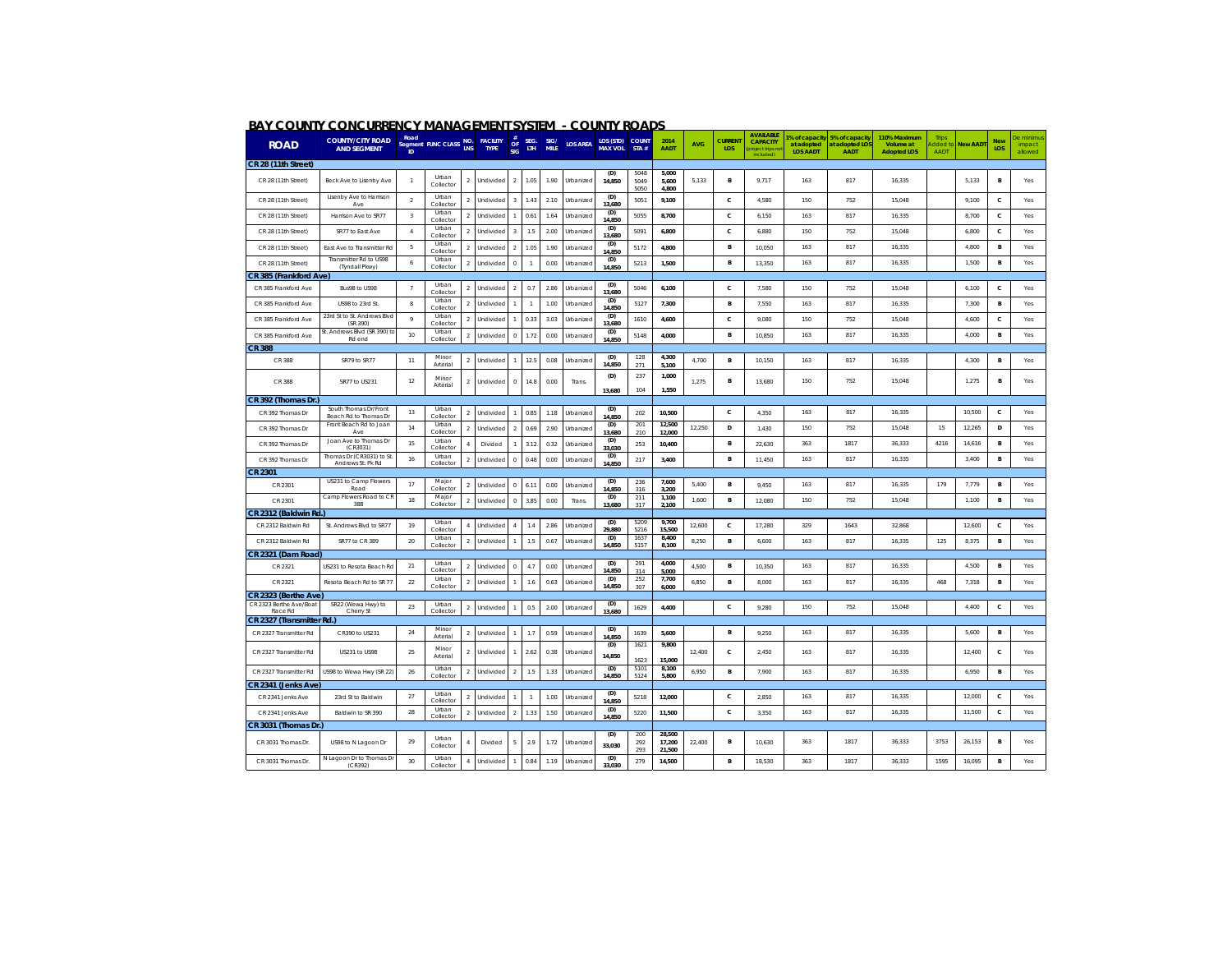| <b>BAY COUNTY CONCURRENCY I</b> |  |  |
|---------------------------------|--|--|
|                                 |  |  |

|                                    | <b>COUNTY/CITY ROAD</b>                        | Road                    | 2014<br><b>PEAK</b>         | <b>PEAK</b>      | K100   | "D100" |        | LOS (STD)                     | 2014          | <b>CURRENT</b> | <b>AVAILABLE</b><br><b>CAPACITY</b> | 1% of<br><mark>capacity at</mark> | <b>5% of</b><br>capacity a | 110%<br>Maximum          | Adde           | <b>New</b>     | <b>New</b>  | De<br>ninim |                |              |              | <b>AADT Service Volumes</b> |   |                |       |              |       | Peak Hour 2-way Service Volumes |
|------------------------------------|------------------------------------------------|-------------------------|-----------------------------|------------------|--------|--------|--------|-------------------------------|---------------|----------------|-------------------------------------|-----------------------------------|----------------------------|--------------------------|----------------|----------------|-------------|-------------|----------------|--------------|--------------|-----------------------------|---|----------------|-------|--------------|-------|---------------------------------|
| <b>ROAD</b>                        | <b>AND SEGMENT</b>                             | Segmen<br><b>ID</b>     | <b>HOUR</b><br><b>ZOLUM</b> | <b>DIRECTION</b> | Factor | Factor | Factor | <b>MAX PEAK</b><br><b>VOL</b> | Peak<br>/olum | LOS            |                                     | adopted LOS<br>Peak               | adopted<br><b>LOS Peak</b> | Volume at<br>Adopted LOS | Peak<br>Hour   | Peak<br>Volume | LOS         | mpa         | $\overline{A}$ | B            | $\mathbf{C}$ | D<br>E                      | F | $\overline{A}$ | B     | $\mathsf{c}$ | D     | F<br>E                          |
| CR 28 (11th Street)                |                                                |                         |                             |                  |        |        |        |                               |               |                |                                     |                                   |                            |                          |                |                |             |             |                |              |              |                             |   |                |       |              |       |                                 |
| CR 28 (11th Street)                | Beck Ave to Lisenby Ave                        | $\overline{1}$          | 523                         | 272              | 10.19  | 52.00  | 10.88  | (D)<br>1.440                  | 523           | $\mathbb{R}$   | 917                                 | 16                                | 79                         | 1584                     |                | 523            | B           | Yes         |                | 8.640        | 13.86        | 14,850                      |   |                | 837   | 1,350        | 1,440 |                                 |
| CR 28 (11th Street)                | Lisenby Ave to Harrison<br>Ave                 | $\overline{2}$          | 927                         | 482              | 10.19  | 52.00  | 10.88  | (D)<br>1.332                  | 927           | D              | 405                                 | 15                                | 73                         | 1465                     |                | 927            | D           | Yes         |                |              | 9.450        | 13,680<br>14,580            |   |                |       | 918          | 1,332 | 1,413                           |
| CR 28 (11th Street)                | Harrison Ave to SR77                           | $\overline{\mathbf{3}}$ | 887                         | 461              | 10.19  | 52.00  | 10.88  | (D)<br>1,440                  | 887           | C              | 553                                 | 16                                | 79                         | 1584                     |                | 887            | $\mathbf c$ | Yes         |                | 8,640        | 13.86        | 14,850                      |   |                | 837   | 1.350        | 1.440 |                                 |
| CR 28 (11th Street)                | SR77 to East Ave                               | $\sim$                  | 693                         | 360              | 10.19  | 52.00  | 10.88  | (D)<br>1,332                  | 693           | $\mathbb C$    | 639                                 | 15                                | 73                         | 1465                     |                | 693            | $\mathbf c$ | Yes         |                |              | 9,450        | 13,680<br>14.58             |   |                |       | 918          | 1,332 | 1,413                           |
| CR 28 (11th Street)                | East Ave to Transmitter Rd                     | $-5$                    | 489                         | 254              | 10.19  | 52.00  | 10.88  | (D)<br>1440                   | 489           | B              | 951                                 | 16                                | 79                         | 1584                     |                | 489            | B           | Yes         |                | 8,640        | 3.86         | 14,850                      |   |                | 837   | 1.350        | 1.440 |                                 |
| CR 28 (11th Street)                | Transmitter Rd to US98<br>(Tyndall Pkwy)       | 6                       | 153                         | 79               | 10.19  | 52.00  | 10.88  | (D)<br>1440                   | 153           | B              | 1,287                               | 16                                | 79                         | 1584                     |                | 153            | B           | Yes         |                | 8,640        | 13.86        | 14,850                      |   |                | 837   | 1,350        | 1.440 |                                 |
| CR 385 (Frankford Ave)             |                                                |                         |                             |                  |        |        |        |                               |               |                |                                     |                                   |                            |                          |                |                |             |             |                |              |              |                             |   |                |       |              |       |                                 |
| CR 385 Frankford Ave               | Bus98 to US98                                  | 7                       | 622                         | 323              | 10.19  | 52.00  | 10.88  | (D)<br>1.332                  | 622           | $\mathbb{C}$   | 710                                 | 15                                | 73                         | 1465                     |                | 622            | $\mathbf c$ | Yes         |                |              | 9.45         | 13,680<br>14.58             |   |                |       | 918          |       | 1.332 1.41                      |
| CR 385 Frankford Ave               | US98 to 23rd St.                               | $^{\circ}$              | 744                         | 387              | 10.19  | 52.00  | 10.88  | (D)<br>1.440                  | 744           | B              | 696                                 | 16                                | 79                         | 1584                     |                | 744            | B           | Yes         |                | 8.640        | 13.86        | 14.850                      |   |                | 837   | 1.350        | 1.440 |                                 |
| CR 385 Frankford Ave               | 23rd St to St. Andrews Blvd<br>(SR 390)        | 9                       | 469                         | 244              | 10.19  | 52.00  | 10.88  | (D)<br>1,332                  | 469           | $\mathbb C$    | 863                                 | 15                                | 73                         | 1465                     |                | 469            | c           | Yes         |                |              | 9.45         | 13,680<br>14.58             |   |                |       | 918          | 1,332 | 1.41                            |
| CR 385 Frankford Ave               | St. Andrews Blvd (SR 390) to<br>Rd end         | 10                      | 408                         | 212              | 10.19  | 52.00  | 10.88  | (D)<br>1.440                  | 408           | $\mathsf{B}$   | 1,032                               | 16                                | 79                         | 1584                     |                | 408            | B           | Yes         |                | 8,640        | 13,86        | 14,850                      |   |                | 837   | 1,350        | 1,440 |                                 |
| <b>CR 388</b>                      |                                                |                         |                             |                  |        |        |        |                               |               |                |                                     |                                   |                            |                          |                |                |             |             |                |              |              |                             |   |                |       |              |       |                                 |
| CR 388                             | SR79 to SR77                                   | 11                      | 454                         | 236              | 9.66   | 52.00  | 17.98  | (D)                           | 454           | $\,$ B         | 986                                 | 16                                | 79                         | 1584                     | 7              | 461            | B           | Yes         |                | 8,640 13,860 |              | 14,850                      |   |                | 837   | 1,350        | 1.440 |                                 |
| CR 388                             | SR77 to US231                                  | 12                      | 123                         | 64               | 9.66   | 52.00  | 10.88  | 1,440<br>(D)<br>1,332         | 123           | B              | 1,209                               | 15                                | 73                         | 1465                     |                | 123            | В           | Yes         |                | 8,010        | 12,69        | 13,680                      |   |                | 774   | 1,233        | 1,332 |                                 |
|                                    |                                                |                         |                             |                  |        |        |        |                               |               |                |                                     |                                   |                            |                          |                |                |             |             |                |              |              |                             |   |                |       |              |       |                                 |
| CR 392 (Thomas Dr                  |                                                |                         |                             |                  |        |        |        |                               |               |                |                                     |                                   |                            |                          |                |                |             |             |                |              |              |                             |   |                |       |              |       |                                 |
| CR 392 Thomas Dr                   | South Thomas Dr/Front<br>Beach Rd to Thomas Dr | 13                      | 1.120                       | 583              | 10.67  | 52.00  | 10.88  | (D)<br>1440                   | 1,120         | $\mathbb C$    | 320                                 | 16                                | 79                         | 1584                     |                | 1,120          | $\mathbf c$ | Yes         |                | 8.640 13.86  |              | 14,850                      |   |                | 837   | 1.350        | 1,440 |                                 |
| CR 392 Thomas Dr                   | Front Beach Rd to Joan<br>Ave                  | 14                      | 1,307                       | 680              | 10.67  | 52.00  | 10.88  | (D)<br>1,332                  | 1,307         | $\mathsf D$    | 25                                  | 15                                | 73                         | 1465                     | $\overline{2}$ | 1.309          | D           | Yes         |                |              | 9.450        | 13,680<br>14.58             |   |                |       | 918          |       | 1,332 1,413                     |
| CR 392 Thomas Dr                   | Joan Ave to Thomas Dr<br>(CR3031)              | 15                      | 1,110                       | 577              | 10.67  | 52.00  | 10.88  | (D)<br>3,204                  | 1,110         | $\,$ B         | 2,094                               | 35                                | 176                        | 3524                     | 378            | 1,488          | B           | Yes         |                | 26,370       | 31.95        | 33,030                      |   |                | 2.55  | 3.096        | 3.20  |                                 |
| CR 392 Thomas Dr                   | Thomas Dr (CR3031) to St.<br>Andrews St. Pk Rd | 16                      | 363                         | 189              | 10.67  | 52.00  | 10.88  | (D)<br>1440                   | 363           | $\,$ B         | 1,077                               | 16                                | 79                         | 1584                     |                | 363            | B           | Yes         |                | 8,640        | 13,86        | 14,850                      |   |                | 837   | 1,350        | 1,440 |                                 |
| <b>CR 2301</b>                     |                                                |                         |                             |                  |        |        |        |                               |               |                |                                     |                                   |                            |                          |                |                |             |             |                |              |              |                             |   |                |       |              |       |                                 |
| CR 2301                            | US231 to Camp Flowers<br>Road                  | 17                      | 522                         | 271              | 9.66   | 52.00  | 10.88  | (D)<br>1,440                  | 522           | $\,$ B         | 918                                 | 16                                | 79                         | 1584                     | 23             | 545            | B           | Yes         |                | 8,640        | 13.86        | 14,850                      |   |                | 837   | 1.350        | 1.440 |                                 |
| CR 2301                            | Camp Flowers Road to CF<br>388                 | 18                      | 155                         | 80               | 9.66   | 52.00  | 10.88  | (D)<br>1.332                  | 155           | B              | 1,177                               | 15                                | 73                         | 1465                     |                | 155            | $\,$ B      | Yes         |                | 8,010        | 12,69        | 13,680                      |   |                | 774   | 1,233        | 1,332 |                                 |
| CR 2312 (Baldwin Rd.)              |                                                |                         |                             |                  |        |        |        |                               |               |                |                                     |                                   |                            |                          |                |                |             |             |                |              |              |                             |   |                |       |              |       |                                 |
| CR 2312 Baldwin Rd                 | St. Andrews Blvd to SR77                       | 19                      | 1,284                       | 668              | 10.19  | 52.00  | 10.88  | (D)<br>2,898                  | 1,284         | c              | 1,614                               | 32                                | 159                        | 3188                     |                | 1,284          | c           | Yes         |                |              | 2.50         | 29,880<br>31.59             |   |                |       | 2.178        | 2,898 | 3.060                           |
| CR 2312 Baldwin Rd                 | SR77 to CR 389                                 | 20                      | 841                         | 437              | 10.19  | 52.00  | 10.88  | (D)<br>1440                   | 841           | c              | 599                                 | 16                                | 79                         | 1584                     | 11             | 852            | $\mathbf c$ | Yes         |                | 8,640        | 13,86        | 14,850                      |   |                | 837   | 1,350        | 1,440 |                                 |
| CR 2321 (Dam Road)                 |                                                |                         |                             |                  |        |        |        |                               |               |                |                                     |                                   |                            |                          |                |                |             |             |                |              |              |                             |   |                |       |              |       |                                 |
| CR 2321                            | US231 to Resota Beach Rd                       | 21                      | 435                         | 226              | 9.66   | 52.00  | 10.88  | (D)<br>1,440                  | 435           | B              | 1,005                               | 16                                | 79                         | 1584                     |                | 435            | B           | Yes         |                | 8,640        | 13,86        | 14,850                      |   |                | 837   | 1.350        | 1.440 |                                 |
| CR 2321                            | Resota Beach Rd to SR 77                       | 22                      | 744                         | 387              | 9.66   | 52.00  | 10.88  | (D)<br>1.440                  | 744           | B              | 696                                 | 16                                | 79                         | 1584                     | 55             | 799            | B           | Yes         |                | 8.640        | 13.86        | 14.850                      |   |                | 837   | 1.350        | 1.440 |                                 |
| CR 2323 (Berthe Ave)               |                                                |                         |                             |                  |        |        |        |                               |               |                |                                     |                                   |                            |                          |                |                |             |             |                |              |              |                             |   |                |       |              |       |                                 |
| CR 2323 Berthe Ave/Boat<br>Race Rd | SR22 (Wewa Hwy) to<br>Cherry St                | 23                      | 448                         | 233              | 10.19  | 52.00  | 10.88  | (D)<br>1,332                  | 448           | $\mathbb C$    | 884                                 | 15                                | 73                         | 1465                     |                | 448            | c           | Yes         |                |              | 9,450        | 13,680<br>14,58             |   |                |       | 918          |       | 1,332 1,413                     |
| CR 2327 (Transmitter Rd.)          |                                                |                         |                             |                  |        |        |        |                               |               |                |                                     |                                   |                            |                          |                |                |             |             |                |              |              |                             |   |                |       |              |       |                                 |
| CR 2327 Transmitter Rd             | CR390 to US231                                 | 24                      | 571                         | 297              | 10.19  | 52.00  | 10.88  | (D)<br>1,440                  | 571           | B              | 869                                 | 16                                | 79                         | 1584                     | 43             | 614            | B           | Yes         |                | 8,640        | 13,86        | 14,850                      |   |                | 837   | 1.350        | 1,440 |                                 |
| CR 2327 Transmitter Rd             | US231 to US98                                  | 25                      | 1.264                       | 657              | 10.19  | 52.00  | 8.12   | (D)                           | 1.264         | $\mathbb C$    | 176                                 | 16                                | 79                         | 1584                     |                | 1,264          | $\mathbf c$ | Yes         |                | 8,640        | 13,86        | 14,850                      |   |                | 837   | 1,350        | 1,440 |                                 |
|                                    |                                                |                         |                             |                  | 10.19  | 52.00  | 10.88  | 1,440                         |               |                |                                     |                                   |                            |                          |                |                |             |             |                |              |              |                             |   |                |       |              |       |                                 |
| CR 2327 Transmitter Rd             | US98 to Wewa Hwy (SR 22)                       | 26                      | 708                         | 368              | 10.19  | 52.00  | 10.88  | (D)<br>1440                   | 708           | B              | 732                                 | 16                                | 79                         | 1584                     |                | 708            | в           | Yes         |                | 8,640        | 3.86         | 14,850                      |   |                | 837   | 1.350        | 1.440 |                                 |
| CR 2341 (Jenks Ave)                |                                                |                         |                             |                  |        |        |        |                               |               |                |                                     |                                   |                            |                          |                |                |             |             |                |              |              |                             |   |                |       |              |       |                                 |
| CR 2341 Jenks Ave                  | 23rd St to Baldwin                             | 27                      | 1,223                       | 636              | 10.19  | 52.00  | 10.88  | (D)<br>1.440                  | 1,223         | $\mathbb C$    | 217                                 | 16                                | 79                         | 1584                     |                | 1,223          | $\mathbf c$ | Yes         |                | 8,640        | 3.86         | 14,850                      |   |                | 837   | 1.350        | 1.440 |                                 |
| CR 2341 Jenks Ave                  | Baldwin to SR 390                              | 28                      | 1,172                       | 609              | 10.19  | 52.00  | 10.88  | (D)<br>1.440                  | 1,172         | $\mathbb C$    | 268                                 | 16                                | 79                         | 1584                     |                | 1,172          | $\mathbf c$ | Yes         |                | 8,640        | 13,86        | 14,850                      |   |                | 837   | 1,350        | 1,440 |                                 |
| CR 3031 (Thomas Dr.)               |                                                |                         |                             |                  |        |        |        |                               |               |                |                                     |                                   |                            |                          |                |                |             |             |                |              |              |                             |   |                |       |              |       |                                 |
| CR 3031 Thomas Dr                  | US98 to N Lagoon Dr                            | 29                      | 2,390                       | 1243             | 10.67  | 52.00  | 10.88  | (D)<br>3,204                  | 2,390         | B              | 814                                 | 35                                | 176                        | 3524                     | 620            | 3,010          | $\mathbf c$ | Yes         |                | 26.370 31.95 |              | 33,030                      |   |                | 2.556 | 3.096        | 3.204 |                                 |
| CR 3031 Thomas Dr.                 | N Lagoon Dr to Thomas Dr<br>(C. R. 392)        | 30                      | 1,547                       | 805              | 10.67  | 52.00  | 10.88  | (D)<br>3,204                  | 1,547         | B              | 1,657                               | 35                                | 176                        | 3524                     | 158            | 1,705          | в           | Yes         |                | 26,370       | 31.95        | 33,030                      |   |                | 2.556 | 3,096        | 3,204 |                                 |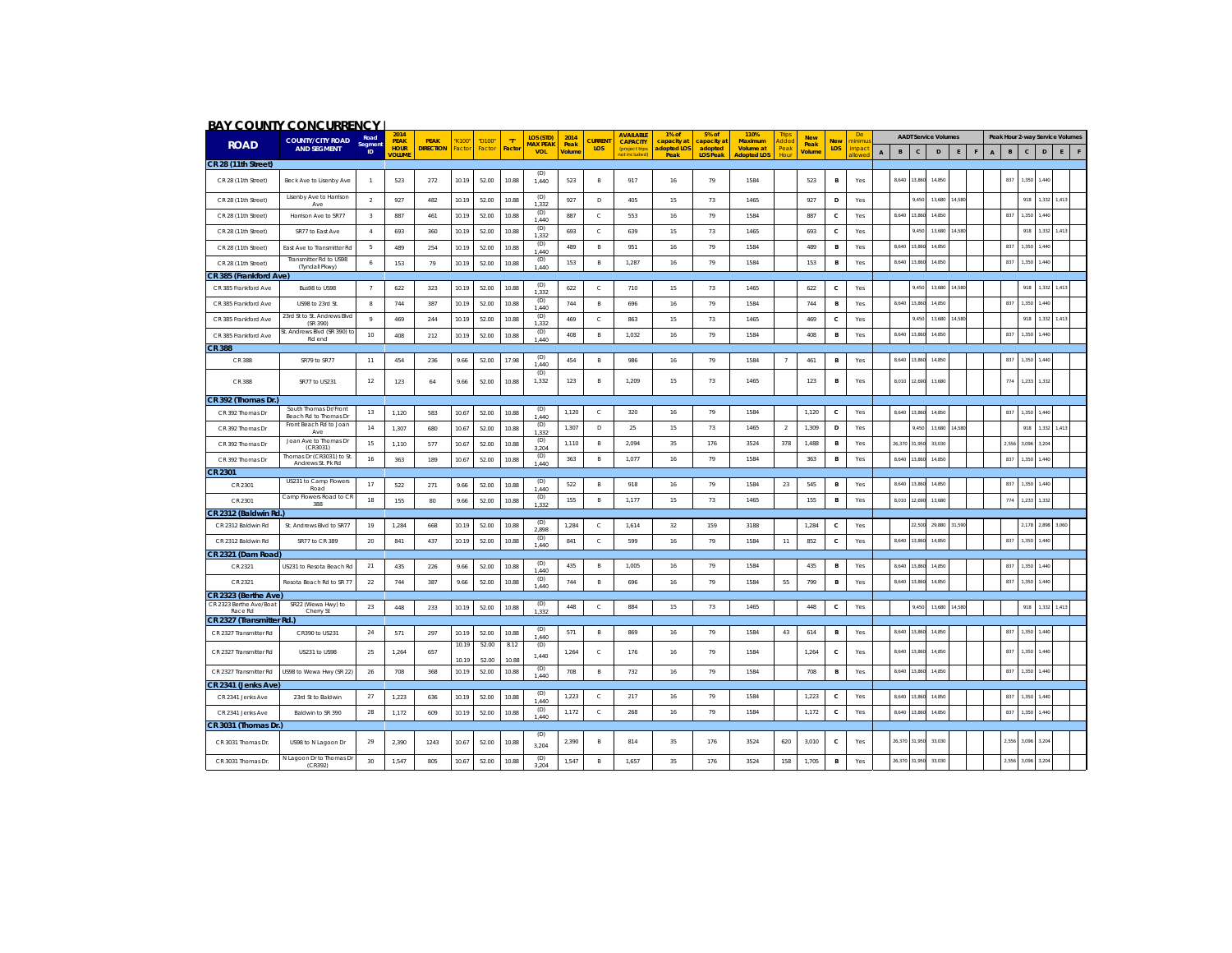| <b>ROAD</b>                   | <b>COUNTY/CITY ROAD</b><br><b>AND SEGMENT</b>  | Road<br>ÎD. | Segment FUNC CLASS | NO.<br><b>LNS</b> | <b>FACILITY</b><br><b>TYPE</b> | OF<br><b>SIG</b> | SEG.<br>LTH | SIG/<br>MILE | <b>LOS AREA</b> | LOS (STD)<br><b>MAX VOL</b> | <b>COUNT</b><br>STA# | 2014<br><b>AADT</b>     | <b>AVG</b> | <b>CURREN</b><br>LOS | <b>AVAILABLE</b><br><b>CAPACITY</b><br>roject trips<br>included) | % of capacity<br>at adopted<br><b>LOS AADT</b> | 5% of capacity<br>at adopted LOS<br><b>AADT</b> | 110% Maximum<br>Volume at<br><b>Adopted LOS</b> | Trips<br>Added to<br>AADT | <b>New AADT</b> | <b>New</b><br>LOS | minim<br>impact<br>allowed |
|-------------------------------|------------------------------------------------|-------------|--------------------|-------------------|--------------------------------|------------------|-------------|--------------|-----------------|-----------------------------|----------------------|-------------------------|------------|----------------------|------------------------------------------------------------------|------------------------------------------------|-------------------------------------------------|-------------------------------------------------|---------------------------|-----------------|-------------------|----------------------------|
| <b>CR 389</b>                 |                                                |             |                    |                   |                                |                  |             |              |                 |                             |                      |                         |            |                      |                                                                  |                                                |                                                 |                                                 |                           |                 |                   |                            |
| CR 389 (12 St)                | SR77 to CR390                                  | 31          | Minor<br>Arterial  | $\overline{2}$    | Undivided                      |                  | 1.68        | 0.60         | Urbanized       | (D)<br>14,850               | 5005<br>1633         | 6,400<br>6,300          | 6.350      | $\mathbf{R}$         | 8.500                                                            | 163                                            | 817                                             | 16,335                                          |                           | 6,350           | в                 | Yes                        |
| CR 389                        | CR390 to US231                                 | 32          | Urban<br>Collector | $\overline{2}$    | Undivided                      | 3                | 2.32        | 1.29         | Urbanized       | (D)<br>14,850               | 1619<br>1642         | 8,600<br>8.300          | 8,450      | B                    | 6,400                                                            | 163                                            | 817                                             | 16.335                                          |                           | 8.450           | в                 | Yes                        |
| <b>CR 390</b>                 |                                                |             |                    |                   |                                |                  |             |              |                 |                             |                      |                         |            |                      |                                                                  |                                                |                                                 |                                                 |                           |                 |                   |                            |
| CR 390                        | SR77 to CR389                                  | 33          | Urban<br>Collector |                   | Undivided                      |                  | 1.35        | 0.74         | Urbanized       | (D)<br>14,850               | 5098<br>1634         | 12,500<br>12.000        | 12,250     | c                    | 2,600                                                            | 163                                            | 817                                             | 16,335                                          |                           | 12,250          | $\mathsf{c}$      | Yes                        |
| CR 390                        | CR389 to CR2327                                | 34          | Minor<br>Arterial  | $\overline{2}$    | Undivided                      |                  | 1.27        | 0.79         | Urbanized       | (D)<br>16,500               | 1640                 | 14,500                  |            | c                    | 2.000                                                            | 182                                            | 908                                             | 18,150                                          | 718                       | 15,218          | $_{\rm c}$        | Yes                        |
| CR 390                        | CR2327 to US231                                | 35          | Urban<br>Collector | $\overline{2}$    | Undivided                      |                  | 1.7         | 0.59         | Urbanized       | (D)<br>14,850               | 1631                 | 7,400                   |            | В                    | 7,450                                                            | 163                                            | 817                                             | 16,335                                          |                           | 7,400           | в                 | Yes                        |
| CR 22/2337 (Sherman Ave)      |                                                |             |                    |                   |                                |                  |             |              |                 |                             |                      |                         |            |                      |                                                                  |                                                |                                                 |                                                 |                           |                 |                   |                            |
| CR22/2337 Sherman Ave         | 3rd St. to 15th St.                            | 36          | Urban<br>Collector | $\mathcal{P}$     | Undivided                      |                  | 1.23        | 0.81         | Urbanized       | (D)<br>14,850               | 5160<br>5225         | 1,900<br>5,600          | 3.750      | B                    | 11,100                                                           | 163                                            | 817                                             | 16,335                                          |                           | 3,750           | в                 | Yes                        |
| CR22/2337 Sherman Ave         | 15th St to East Ave                            | 37          | Urban<br>Collector | $\overline{2}$    | Undivided                      | $\circ$          | 1.36        | 0.00         | Urbanized       | (D)                         | 5170                 | 5,300                   |            | В                    | 9,550                                                            | 163                                            | 817                                             | 16,335                                          | 40                        | 5,340           | в                 | Yes                        |
| <b>CR 2315 (Star Ave)</b>     |                                                |             |                    |                   |                                |                  |             |              |                 | 14,850                      |                      |                         |            |                      |                                                                  |                                                |                                                 |                                                 |                           |                 |                   |                            |
| CR2315 Star Ave               | US231 to Wewa Hwy                              | 38          | Urban<br>Collector |                   | Undivided                      |                  | 2.12        | 0.47         | Urbanized       | (D)<br>14,850               | 268<br>269           | 6,900<br>6,500          | 6,700      | B                    | 8,150                                                            | 163                                            | 817                                             | 16.335                                          | 1152                      | 7,852           | в                 | Yes                        |
| CR2315 Star Ave               | Wewa Hwy to Cole Ridge<br>Rd                   | 39          | Urban<br>Collector | $\overline{2}$    | Undivided                      | $\bf{0}$         | 1.59        | 0.00         | Urbanized       | (D)<br>14.850               | 1641                 | 4,600                   |            | B                    | 10,250                                                           | 163                                            | 817                                             | 16,335                                          | 497                       | 5,097           | в                 | Yes                        |
| CR 30B (Joan Ave)             |                                                |             |                    |                   |                                |                  |             |              |                 |                             |                      |                         |            |                      |                                                                  |                                                |                                                 |                                                 |                           |                 |                   |                            |
| CR 30B Joan Ave               | Front Beach Rd to Thomas<br>Dr (CR 392)        | 40          | Urban<br>Collector | $\mathcal{P}$     | Undivided                      | $\overline{2}$   | 0.93        | 2.15         | Urbanized       | (D)<br>13,680               | 204                  | 10,000                  |            | D                    | 3.680                                                            | 150                                            | 752                                             | 15.048                                          | 728                       | 10,728          | D                 | Yes                        |
| CR 3030 (N. Lagoon Dr.)       |                                                |             |                    |                   |                                |                  |             |              |                 |                             |                      |                         |            |                      |                                                                  |                                                |                                                 |                                                 |                           |                 |                   |                            |
| CR 3030 N.Lagoon Dr.          | Thomas Drive (CR 392) to<br>Thomas Dr (CR3031) | 41          | Urban<br>Collector | $\overline{2}$    | Undivided                      | $\overline{2}$   | 3.04        | 0.66         | Urbanized       | (D)<br>14.850               | 205<br>206           | 3,000<br>2,400          | 2.700      | B                    | 12.150                                                           | 163                                            | 817                                             | 16,335                                          | 179                       | 3,179           | в                 | Yes                        |
| CR 3030 N.Lagoon Dr.          | Thomas Drive (CR 3031) to<br>Finisterre Dr     | 42          | Urban<br>Collector | $\mathcal{P}$     | Undivided                      | $\mathbf{0}$     | 0.5         | 0.00         | Urbanized       | (D)<br>14,850               | 303                  | 4,900                   |            | B                    | 9,950                                                            | 163                                            | 817                                             | 16,335                                          |                           | 4,900           | в                 | Yes                        |
| Airport Rd.                   |                                                |             |                    |                   |                                |                  |             |              |                 |                             |                      |                         |            |                      |                                                                  |                                                |                                                 |                                                 |                           |                 |                   |                            |
| Airport Road                  | St. Andrews Blvd to Rd. End                    | 43          | Urban<br>Collector | $\overline{2}$    | Undivided                      | $\circ$          | 0.94        | 0.00         | Urbanized       | (D)<br>14,850               | 5144                 | 1,800                   |            | B                    | 13,050                                                           | 163                                            | 817                                             | 16.335                                          |                           | 1.800           | в                 | Yes                        |
| <b>Laurie Ave</b>             |                                                |             |                    |                   |                                |                  |             |              |                 |                             |                      |                         |            |                      |                                                                  |                                                |                                                 |                                                 |                           |                 |                   |                            |
| Laurie Avenue                 | Front Beach Road to N<br>Lagoon Drive          | 44          | Urban<br>Collector | $\mathcal{D}$     | Undivided                      | $\circ$          | 1.01        | 0.00         | Urbanized       | (D)<br>10,725               | 306                  | 5,800                   |            | $\mathbf{R}$         | 4.925                                                            | 118                                            | 590                                             | 11.798                                          | 1242                      | 7.042           | $\mathbf{C}$      | Yes                        |
| Old Bicycle Rd.               |                                                |             |                    |                   |                                |                  |             |              |                 |                             |                      |                         |            |                      |                                                                  |                                                |                                                 |                                                 |                           |                 |                   |                            |
| Old Bicycle Rd                | Star Ave to Allanton Rd                        | 45          | Collector          | $\overline{2}$    | Undivided                      | $\circ$          | 3.59        | 0.00         | Urbanized       | (D)<br>10,725               | Avg<br>312<br>313    | 2,200<br>3.200<br>1,200 |            | В                    | 8.525                                                            | 118                                            | 590                                             | 11,798                                          | 215                       | 2,415           | в                 | Yes                        |
| Jan Cooley Rd.                |                                                |             |                    |                   |                                |                  |             |              |                 |                             |                      |                         |            |                      |                                                                  |                                                |                                                 |                                                 |                           |                 |                   |                            |
| Jan Cooley Rd                 | Delwood Beach Rd to<br>Mariner Dr              | 46          | Urban<br>Collector | $\overline{2}$    | Undivided                      | $\bf{0}$         | 0.98        | 0.00         | Urbanized       | (D)<br>14,850               | 302                  | 3,700                   |            | B                    | 11,150                                                           | 163                                            | 817                                             | 16,335                                          |                           | 3,700           | в                 | Yes                        |
| Delwood Beach Rd              |                                                |             |                    |                   |                                |                  |             |              |                 |                             |                      |                         |            |                      |                                                                  |                                                |                                                 |                                                 |                           |                 |                   |                            |
| Delwood Beach Rd              | Magnolia Beach Rd to<br>Delwood Dr             | 47          | Urban<br>Collector | $\mathcal{D}$     | Undivided                      | $\bf{0}$         | 1.58        | 0.00         | Urbanized       | (D)<br>14,850               | 301                  | 6,400                   |            | $\mathbf{R}$         | 8,450                                                            | 163                                            | 817                                             | 16,335                                          | 58                        | 6,458           | в                 | Yes                        |
| CR 747 (Magnolia Beach Rd.)   |                                                |             |                    |                   |                                |                  |             |              |                 |                             |                      |                         |            |                      |                                                                  |                                                |                                                 |                                                 |                           |                 |                   |                            |
| Magnolia Beach Rd (CR<br>747) | Thomas Dr (3031) to<br>Annette Ave             | 48          | Urban<br>Collector | $\overline{2}$    | Undivided                      | $\bf{0}$         | 1.74        | 0.00         | Urbanized       | (D)<br>14,850               | 294<br>297           | 8,400<br>11,300         | 9,850      | $\mathbf{C}$         | 5,000                                                            | 163                                            | 817                                             | 16.335                                          | 204                       | 10,054          | $\mathbf c$       | Yes                        |
| <b>Allison St.</b>            |                                                |             |                    |                   |                                |                  |             |              |                 |                             |                      |                         |            |                      |                                                                  |                                                |                                                 |                                                 |                           |                 |                   |                            |
| Allison Street                | N Lagoon Dr to Panama<br>City Beach Pkwy       | 49          | Urban<br>Collector | $\overline{2}$    | Undivided                      |                  | 0.83        | 1.20         | Urbanized       | (D)<br>10,725               | 213                  | 200                     |            | В                    | 10.525                                                           | 118                                            | 590                                             | 11,798                                          | 266                       | 466             | в                 | Yes                        |
| Laird St.                     |                                                |             |                    |                   |                                |                  |             |              |                 |                             |                      |                         |            |                      |                                                                  |                                                |                                                 |                                                 |                           |                 |                   |                            |
| <b>Laird Street</b>           | Joan Ave (30B) to Thomas<br>Dr (3031)          | 50          | Urban<br>Collector | $\overline{2}$    | Undivided                      |                  | 1.76        | 0.57         | Urbanized       | (D)<br>10,725               | 304                  | 4,200                   |            | B                    | 6,525                                                            | 118                                            | 590                                             | 11.798                                          | 690                       | 4,890           | в                 | Yes                        |
| Moylan Rd.                    |                                                |             |                    |                   |                                |                  |             |              |                 |                             |                      |                         |            |                      |                                                                  |                                                |                                                 |                                                 |                           |                 |                   |                            |
| Moylan Road                   | Front Beach Rd to Panama<br>City Pkwy          | 51          | Urban<br>Collector | $\overline{2}$    | Undivided                      | $\bf{0}$         | 0.71        | 0.00         | Urbanized       | (D)<br>14.850               | 299                  | 3,500                   |            | В                    | 11,350                                                           | 163                                            | 817                                             | 16,335                                          | 420                       | 3,920           | в                 | Yes                        |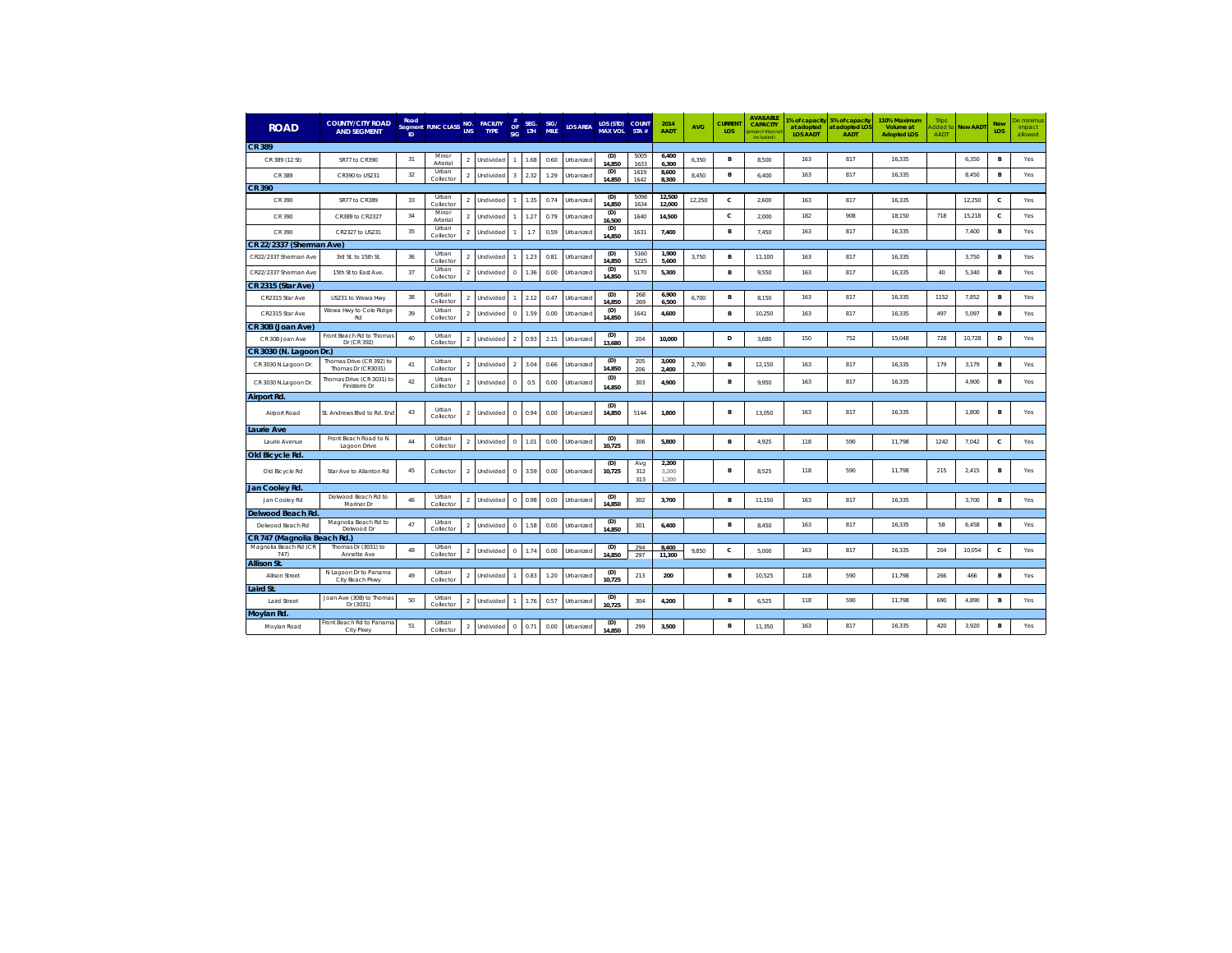|                                   | <b>COUNTY/CITY ROAD</b>                        | Road         | 2014<br><b>PEAK</b>          | <b>PEAK</b>      | "K100" | "D100" | <b>TP</b>     | LOS (STD)                     | 2014           | <b>CURREN</b> | <b>AVAILABLE</b><br><b>CAPACITY</b> | 1% of<br>capacity at | 5% of<br>capacity at       | 110%<br>Maximum                 | Trips<br>Added          | <b>New</b>     | <b>New</b>     | De<br>minim     |                |              |             | <b>AADT</b> Service Volumes |             |   |                |     |             |             | Peak Hour 2-way Service Volumes |  |
|-----------------------------------|------------------------------------------------|--------------|------------------------------|------------------|--------|--------|---------------|-------------------------------|----------------|---------------|-------------------------------------|----------------------|----------------------------|---------------------------------|-------------------------|----------------|----------------|-----------------|----------------|--------------|-------------|-----------------------------|-------------|---|----------------|-----|-------------|-------------|---------------------------------|--|
| <b>ROAD</b>                       | <b>AND SEGMENT</b>                             | Segmen<br>ID | <b>HOUR</b><br><b>VOLUME</b> | <b>DIRECTION</b> | Factor | Factor | Factor        | <b>MAX PEAK</b><br><b>VOL</b> | Peak<br>Volume | LOS           | (project trips<br>not included)     | adopted LOS<br>Peak  | adopted<br><b>LOS Peak</b> | Volume at<br><b>Adopted LOS</b> | Peak<br>Hour            | Peak<br>Volume | LOS            | impaç<br>allowe | $\overline{A}$ | $\mathbf{R}$ | $\mathbf c$ | D                           | $\mathsf E$ | F | $\overline{A}$ | B   | $\mathbf c$ | $\mathsf D$ | $\mathsf E$                     |  |
| <b>CR 389</b>                     |                                                |              |                              |                  |        |        |               |                               |                |               |                                     |                      |                            |                                 |                         |                |                |                 |                |              |             |                             |             |   |                |     |             |             |                                 |  |
| CR 389 (12 St)                    | SR77 to CR390                                  | 31           | 647                          | 336              | 10.19  | 52.00  | 10.88         | (D)<br>1.440                  | 647            | B             | 793                                 | 16                   | 79                         | 1584                            |                         | 647            | $\overline{B}$ | Yes             |                | 8,640 13,86  |             | 14,850                      |             |   |                | 837 | 1,350       | 1,440       |                                 |  |
| CR 389                            | CR390 to US231                                 | 32           | 861                          | 448              | 10.19  | 52.00  | 10.88         | (D)<br>1.440                  | 861            | $\mathbb C$   | 579                                 | 16                   | 79                         | 1584                            |                         | 861            | $\mathbf c$    | Yes             |                | 8.640        | 13,86       | 14,850                      |             |   |                | 837 | 1.350       | 1.440       |                                 |  |
| <b>CR 390</b>                     |                                                |              |                              |                  |        |        |               |                               |                |               |                                     |                      |                            |                                 |                         |                |                |                 |                |              |             |                             |             |   |                |     |             |             |                                 |  |
| CR 390                            | SR77 to CR389                                  | 33           | 1,248                        | 649              | 10.19  | 52.00  | 10.88         | (D)<br>1.440                  | 1,248          | C             | 192                                 | 16                   | 79                         | 1584                            |                         | 1,248          | $\mathbf c$    | Yes             |                | 8,640 13,860 |             | 14,850                      |             |   |                | 837 | 1,350       | 1,440       |                                 |  |
| CR 390                            | CR389 to CR2327                                | 34           | 1,478                        | 768              | 10.19  | 52.00  | 10.88         | (D)<br>1,600                  | 1,478          | $\mathbb C$   | 122                                 | 18                   | 88                         | 1760                            | 75                      | 1,553          | D              | Yes             |                | 9,600 15,400 |             | 16,500                      |             |   |                | 930 | 1.500       | 1,600       |                                 |  |
| CR 390                            | CR2327 to US231                                | 35           | 754                          | 392              | 10.19  | 52.00  | 10.88         | (D)<br>1,440                  | 754            | B             | 686                                 | 16                   | 79                         | 1584                            |                         | 754            | B              | Yes             |                | 8,640 13,860 |             | 14,850                      |             |   |                | 837 | 1,350       | 1,440       |                                 |  |
| CR 22/2337 (Sherman Ave)          |                                                |              |                              |                  |        |        |               |                               |                |               |                                     |                      |                            |                                 |                         |                |                |                 |                |              |             |                             |             |   |                |     |             |             |                                 |  |
| CR22/2337 Sherman Ave             | 3rd St. to 15th St.                            | 36           | 382                          | 199              | 10.19  | 52.00  | 10.88<br>5.79 | (D)<br>1,440                  | 382            | B             | 1,058                               | 16                   | 79                         | 1584                            |                         | 382            | $\overline{B}$ | Yes             |                | 8,640 13,86  |             | 14,850                      |             |   |                | 837 | 1,350       | 1,440       |                                 |  |
| CR22/2337 Sherman Ave             | 15th St to East Ave.                           | 37           | 540                          | 281              | 10.19  | 52.00  | 10.88         | (D)<br>1.440                  | 540            | B             | 900                                 | 16                   | 79                         | 1584                            | $\overline{\mathbf{3}}$ | 543            | $\,$ B         | Yes             |                | 8.640        | 13.86       | 14.850                      |             |   |                | 837 | 1.350       | 1.440       |                                 |  |
| <b>CR 2315 (Star Ave)</b>         |                                                |              |                              |                  |        |        |               |                               |                |               |                                     |                      |                            |                                 |                         |                |                |                 |                |              |             |                             |             |   |                |     |             |             |                                 |  |
| CR2315 Star Ave                   | US231 to Wewa Hwy                              | 38           | 647                          | 337              | 9.66   | 52.00  | 10.88         | (D)<br>1.440                  | 647            | B             | 793                                 | 16                   | 79                         | 1584                            | 131                     | 779            | B              | Yes             |                | 8,640        | 13,86       | 14,850                      |             |   |                | 837 | 1,350       | 1,440       |                                 |  |
| CR2315 Star Ave                   | Wewa Hwy to Cole Ridge<br>Rd                   | 39           | 469                          | 244              | 10.19  | 52.00  | 10.88         | (D)<br>1,440                  | 469            | $\mathsf{B}$  | 971                                 | 16                   | 79                         | 1584                            | 77                      | 545            | $\,$ B         | Yes             |                | 8,640 13,86  |             | 14,850                      |             |   |                | 837 | 1,350       | 1,440       |                                 |  |
| CR 30B (Joan Ave)                 |                                                |              |                              |                  |        |        |               |                               |                |               |                                     |                      |                            |                                 |                         |                |                |                 |                |              |             |                             |             |   |                |     |             |             |                                 |  |
| CR 30B Joan Ave                   | Front Beach Rd to Thomas<br>Dr (CR 392)        | 40           | 1,067                        | 555              | 10.67  | 52.00  | 10.88         | (D)<br>1,332                  | 1,067          | D             | 265                                 | 15                   | 73                         | 1465                            | 98                      | 1,165          | D              | Yes             |                |              | 9,450       | 13,680                      | 4,58        |   |                |     | 918         | 1,332       | 1,413                           |  |
| CR 3030 (N. Lagoon Dr.)           |                                                |              |                              |                  |        |        |               |                               |                |               |                                     |                      |                            |                                 |                         |                |                |                 |                |              |             |                             |             |   |                |     |             |             |                                 |  |
| CR 3030 N.Lagoon Dr.              | Thomas Drive (CR 392) to<br>Thomas Dr (CR3031) | 41           | 288                          | 150              | 10.67  | 52.00  | 10.88         | (D)<br>1,440                  | 288            | B.            | 1,152                               | 16                   | 79                         | 1584                            | 59                      | 347            | B              | Yes             |                | 8,640 13,86  |             | 14,850                      |             |   |                | 837 | 1,350       | 1,440       |                                 |  |
| CR 3030 N.Lagoon Dr.              | Thomas Drive (CR 3031) to<br>Finisterre Dr     | 42           | 523                          | 272              | 10.67  | 52.00  | 10.88         | (D)<br>1.440                  | 523            | B             | 917                                 | 16                   | 79                         | 1584                            |                         | 523            | $\,$ B         | Yes             |                | 8.640 13.860 |             | 14,850                      |             |   |                | 837 | 1.350       | 1.440       |                                 |  |
| Airport Rd.                       |                                                |              |                              |                  |        |        |               |                               |                |               |                                     |                      |                            |                                 |                         |                |                |                 |                |              |             |                             |             |   |                |     |             |             |                                 |  |
| Airport Road                      | St. Andrews Blvd to Rd. End                    | 43           | 183                          | 95               | 10.19  | 52.00  | 3.55          | (D)<br>1.440                  | 183            | B             | 1,257                               | 16                   | 79                         | 1584                            |                         | 183            | B              | Yes             |                | 8,640 13,860 |             | 14,850                      |             |   |                | 837 | 1,350       | 1,440       |                                 |  |
| Laurie Ave                        |                                                |              |                              |                  |        |        |               |                               |                |               |                                     |                      |                            |                                 |                         |                |                |                 |                |              |             |                             |             |   |                |     |             |             |                                 |  |
| Laurie Avenue                     | Front Beach Road to N                          | 44           | 619                          | 322              | 10.67  | 52.00  | 10.88         | (D)                           | 619            | $\mathbb C$   | 421                                 | 11                   | 57                         | 1144                            | 140                     | 759            | $\mathbf c$    | Yes             |                | 6,240 10,01  |             | 10,725                      |             |   |                | 605 | 975         | 1,040       |                                 |  |
|                                   | Lagoon Drive                                   |              |                              |                  |        |        |               | 1.040                         |                |               |                                     |                      |                            |                                 |                         |                |                |                 |                |              |             |                             |             |   |                |     |             |             |                                 |  |
| Old Bicycle Rd.<br>Old Bicycle Rd | Star Ave to Allanton Rd                        | 45           | 213                          | 111              | 9.66   | 52.00  | 10.88         | (D)<br>1,040                  | 213            | B.            | 827                                 | 11                   | 57                         | 1144                            | 19                      | 232            | B              | Yes             |                | 6,240        | 10,010      | 10,725                      |             |   |                | 605 | 975         | 1,040       |                                 |  |
|                                   |                                                |              |                              |                  |        |        |               |                               |                |               |                                     |                      |                            |                                 |                         |                |                |                 |                |              |             |                             |             |   |                |     |             |             |                                 |  |
| Jan Cooley Rd.                    | Delwood Beach Rd to                            |              |                              |                  |        |        |               | (D)                           |                |               |                                     |                      |                            |                                 |                         |                |                |                 |                |              |             |                             |             |   |                |     |             |             |                                 |  |
| Jan Cooley Rd                     | Mariner Dr                                     | 46           | 395                          | 205              | 10.67  | 52.00  | 10.88         | 1.440                         | 395            | B             | 1,045                               | 16                   | 79                         | 1584                            |                         | 395            | B              | Yes             |                | 8,640 13,860 |             | 14,850                      |             |   |                | 837 | 1,350       | 1,440       |                                 |  |
| Delwood Beach Rd.                 |                                                |              |                              |                  |        |        |               |                               |                |               |                                     |                      |                            |                                 |                         |                |                |                 |                |              |             |                             |             |   |                |     |             |             |                                 |  |
| Delwood Beach Rd                  | Magnolia Beach Rd to<br>Delwood Dr             | 47           | 683                          | 355              | 10.67  | 52.00  | 10.88         | (D)<br>1.440                  | 683            | B             | 757                                 | 16                   | 79                         | 1584                            |                         | 683            | B              | Yes             |                | 8,640 13,860 |             | 14,850                      |             |   |                | 837 | 1.350       | 1,440       |                                 |  |
| CR 747 (Magnolia Beach Rd.)       |                                                |              |                              |                  |        |        |               |                               |                |               |                                     |                      |                            |                                 |                         |                |                |                 |                |              |             |                             |             |   |                |     |             |             |                                 |  |
| Magnolia Beach Rd (CR<br>747)     | Thomas Dr (3031) to<br>Annette Ave             | 48           | 1,051                        | 547              | 10.67  | 52.00  | 10.88         | (D)<br>1,440                  | 1,051          | C             | 389                                 | 16                   | 79                         | 1584                            | 9                       | 1,060          | c              | Yes             |                | 8,640 13,86  |             | 14,850                      |             |   |                | 837 | 1,350       | 1,440       |                                 |  |
| <b>Allison St.</b>                |                                                |              |                              |                  |        |        |               |                               |                |               |                                     |                      |                            |                                 |                         |                |                |                 |                |              |             |                             |             |   |                |     |             |             |                                 |  |
| Allison Street                    | N Lagoon Dr to Panama<br>City Beach Pkwy       | 49           | 21                           | 11               | 10.67  | 52.00  | 10.88         | (D)<br>1.040                  | 21             | B             | 1,019                               | 11                   | 57                         | 1144                            | 113                     | 134            | $\,$ B         | Yes             |                | 6,240        | 10,01       | 10,725                      |             |   |                | 605 | 975         | 1,040       |                                 |  |
| Laird St.                         |                                                |              |                              |                  |        |        |               |                               |                |               |                                     |                      |                            |                                 |                         |                |                |                 |                |              |             |                             |             |   |                |     |             |             |                                 |  |
| Laird Street                      | Joan Ave (30B) to Thomas<br>Dr (3031)          | 50           | 448                          | 233              | 10.67  | 52.00  | 10.88         | (D)<br>1,040                  | 448            | B             | 592                                 | 11                   | 57                         | 1144                            | 53                      | 501            | B              | Yes             |                | 6,240 10,01  |             | 10,725                      |             |   |                | 605 | 975         | 1,040       |                                 |  |
| Moylan Rd.                        |                                                |              |                              |                  |        |        |               |                               |                |               |                                     |                      |                            |                                 |                         |                |                |                 |                |              |             |                             |             |   |                |     |             |             |                                 |  |
| Moylan Road                       | ront Beach Rd to Panama<br>City Pkwy           | 51           | 373                          | 194              | 10.67  | 52.00  | 10.88         | (D)<br>1.440                  | 373            | B             | 1,067                               | 16                   | 79                         | 1584                            | 39                      | 412            | B              | Yes             |                | 8,640 13,860 |             | 14,850                      |             |   |                | 837 | 1,350       | 1,440       |                                 |  |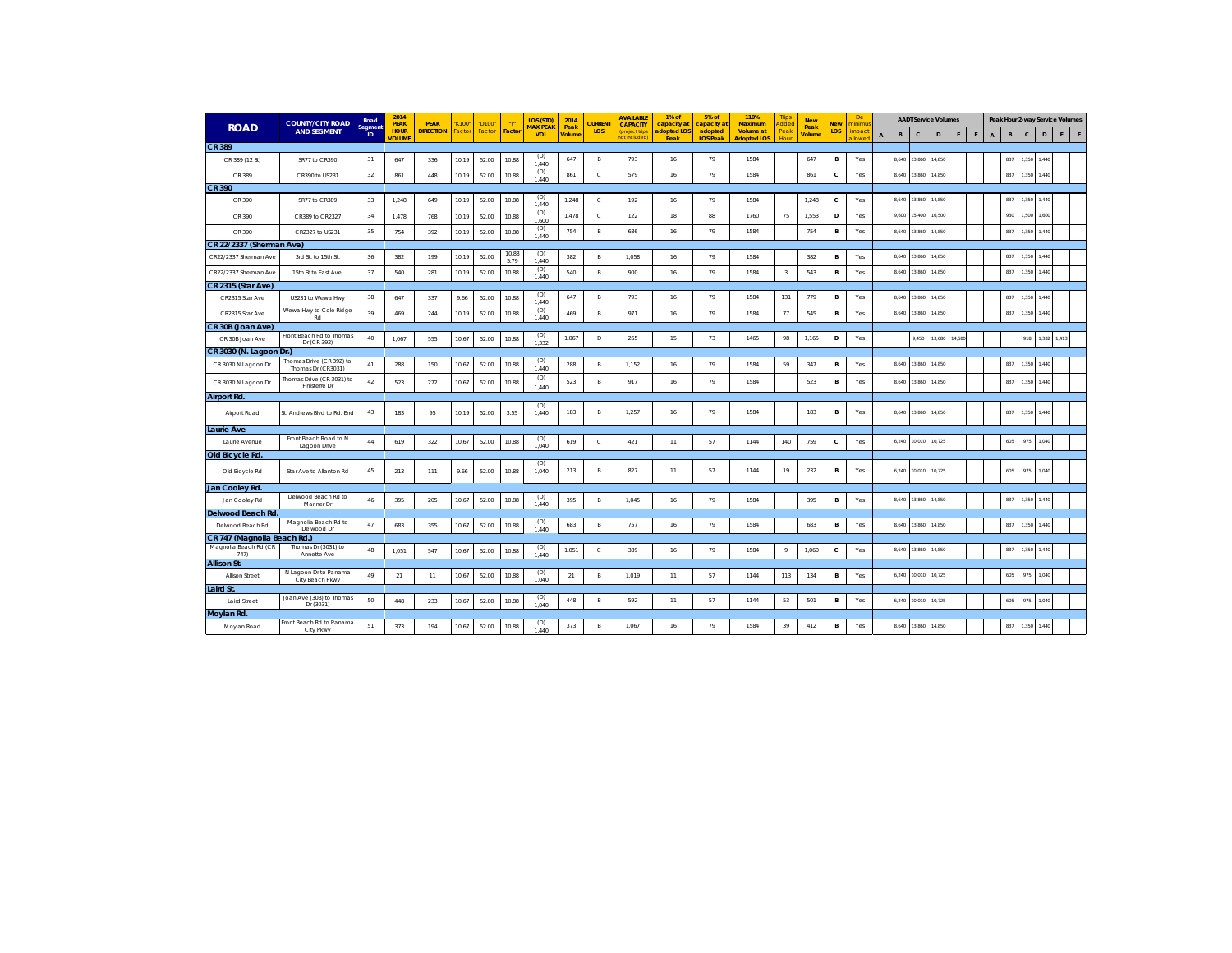| <b>ROAD</b>                                  | <b>COUNTY/CITY ROAD</b><br><b>AND SEGMENT</b> | Road<br>ID | Segment FUNC CLASS | <b>LNS</b>     | <b>NO. FACILITY</b><br><b>TYPE</b> | OF (<br><b>SIG</b> | SEG.<br>LTH.   | SIG/<br>MILE | <b>LOS AREA</b> | LOS (STD)<br><b>MAX VOL</b> | <b>COUNT</b><br>STA# | 2014<br><b>AADT</b> | <b>AVG</b> | <b>CURREN</b><br>LOS | <b>AVAILABLE</b><br><b>CAPACITY</b><br>rolect trips n<br>included) | at adopted<br><b>LOS AADT</b> | % of capacity 5% of capacity<br>at adopted LOS<br><b>AADT</b> | 110% Maximum<br>Volume at<br><b>Adopted LOS</b> | Trips<br>Added to<br><b>AADT</b> | <b>New AADT</b> | <b>New</b><br>LOS | e minimu<br>impact<br>allowed |
|----------------------------------------------|-----------------------------------------------|------------|--------------------|----------------|------------------------------------|--------------------|----------------|--------------|-----------------|-----------------------------|----------------------|---------------------|------------|----------------------|--------------------------------------------------------------------|-------------------------------|---------------------------------------------------------------|-------------------------------------------------|----------------------------------|-----------------|-------------------|-------------------------------|
| John Pitts Dr.                               |                                               |            |                    |                |                                    |                    |                |              |                 |                             |                      |                     |            |                      |                                                                    |                               |                                                               |                                                 |                                  |                 |                   |                               |
| John Pitts Drive (CR 2293)                   | Star Avenue (2315) to Rd<br>end               | 52         | Collector          | $\overline{2}$ | Undivided                          | $\circ$            | 3.97           | 0.00         | Urbanized       | (D)<br>14.850               | 266                  | 3,600               |            | В                    | 11.250                                                             | 163                           | 817                                                           | 16,335                                          | 11                               | 3,611           | в                 | Yes                           |
| Titus Rd.                                    |                                               |            |                    |                |                                    |                    |                |              |                 |                             |                      |                     |            |                      |                                                                    |                               |                                                               |                                                 |                                  |                 |                   |                               |
| <b>Titus Road</b>                            | CR 2321 to US 231                             | 53         | Collector          | $\overline{2}$ | Undivided                          | $\circ$            | 1.22           | 0.00         | Urbanized       | (D)<br>14,850               | 309                  | 2,200               |            | В                    | 12,650                                                             | 163                           | 817                                                           | 16,335                                          |                                  | 2,200           | в                 | Yes                           |
| Wisteria Ln.                                 |                                               |            |                    |                |                                    |                    |                |              |                 |                             |                      |                     |            |                      |                                                                    |                               |                                                               |                                                 |                                  |                 |                   |                               |
| Wisteria Lane (CR 3037)                      | ront Beach Rd to Panama<br>City Pkwy          | 54         | Urban<br>Collector | $\mathcal{D}$  | Undivided                          | $^{\circ}$         | 0.46           | 0.00         | Urbanized       | (D)<br>14,850               | 290                  | 650                 |            | B                    | 14,200                                                             | 163                           | 817                                                           | 16.335                                          |                                  | 650             | B                 | Yes                           |
| <b>CR 2311</b>                               |                                               |            |                    |                |                                    |                    |                |              |                 |                             |                      |                     |            |                      |                                                                    |                               |                                                               |                                                 |                                  |                 |                   |                               |
| CR 2311                                      | CR 2321 to 4th Street                         | 55         | Collector          | $\overline{2}$ | Undivided                          | $\circ$            | 2.84           | 0.00         | Urbanized       | (D)<br>14.850               | 310                  | 2,000               |            | B                    | 12,850                                                             | 163                           | 817                                                           | 16,335                                          |                                  | 2,000           | в                 | Yes                           |
| CR 2302 (Resota Beach Rd.)                   |                                               |            |                    |                |                                    |                    |                |              |                 |                             |                      |                     |            |                      |                                                                    |                               |                                                               |                                                 |                                  |                 |                   |                               |
| Resota Beach Rd (CR<br>2302)                 | CR 2321 to Edwards Rd.                        | 56         | Urban<br>Collector | $\overline{2}$ | Undivided                          | $\circ$            | 4.71           | 0.00         | Urbanized       | (D)<br>14.850               | 311                  | 2,900               |            | в                    | 11,950                                                             | 163                           | 817                                                           | 16,335                                          | 1427                             | 4,327           | в                 | Yes                           |
| CR 2300 (Power Plant Rd.)                    |                                               |            |                    |                |                                    |                    |                |              |                 |                             |                      |                     |            |                      |                                                                    |                               |                                                               |                                                 |                                  |                 |                   |                               |
| Power Plant Road (CR<br>2300)                | Roman Road to SR 77                           | 57         | Collector          | $\overline{2}$ | Undivided                          | $\circ$            | 5.01           | 0.00         | Urbanized       | (D)<br>14,850               | 267                  | 650                 |            | B                    | 14,200                                                             | 163                           | 817                                                           | 16.335                                          |                                  | 650             | в                 | Yes                           |
| <b>CR 2297</b>                               |                                               |            |                    |                |                                    |                    |                |              |                 |                             |                      |                     |            |                      |                                                                    |                               |                                                               |                                                 |                                  |                 |                   |                               |
| CR 2297                                      | SR 22 to Old Bicycle Rd                       | 58         | Urban<br>Collector | $\mathcal{P}$  | Undivided                          | $\Omega$           | 1.27           | 0.00         | Urbanized       | (D)<br>14,850               | 189                  | 1,400               |            | В                    | 13,450                                                             | 163                           | 817                                                           | 16,335                                          | 783                              | 2,183           | в                 | Yes                           |
| Alf Coleman Rd.                              |                                               |            |                    |                |                                    |                    |                |              |                 |                             |                      |                     |            |                      |                                                                    |                               |                                                               |                                                 |                                  |                 |                   |                               |
| Alf Coleman Rd                               | FBR to Hutchison Blvd                         | 59         | Urban<br>Collector | $\overline{2}$ | Undivided                          |                    | 0.35           | 2.86         | Urbanized       | (D)<br>13,680               | 208                  | 2,500               |            | $\mathbf{B}$         | 11,180                                                             | 150                           | 752                                                           | 15,048                                          |                                  | 2.500           | в                 | Yes                           |
| Alf Coleman Rd                               | Hutchison Blvd to PCB<br>Pkwy                 | 60         | Urban<br>Collector | $\overline{2}$ | Undivided                          | 1                  | 0.61           | 1.64         | Urbanized       | (D)<br>14,850               | 209                  | 6,500               |            | в                    | 8,350                                                              | 163                           | 817                                                           | 16,335                                          |                                  | 6,500           | в                 | Yes                           |
| <b>School Ave (Springfield)</b>              |                                               |            |                    |                |                                    |                    |                |              |                 |                             |                      |                     |            |                      |                                                                    |                               |                                                               |                                                 |                                  |                 |                   |                               |
| School Ave (Springfield)                     | SR 22 to CR 28                                | 61         | Urban<br>Collector | $\mathcal{P}$  | Undivided                          | $\mathcal{D}$      | $\overline{1}$ | 2.00         | Urbanized       | (E)<br>14,580               | 5019                 | 2,200               |            | $\mathbf{C}$         | 12.380                                                             | 160                           | 802                                                           | 16,038                                          |                                  | 2,200           | $\mathbf c$       | Yes                           |
| School Ave (Springfield)                     | CR 28 to US 98                                | 62         | Urban<br>Collector | $\overline{2}$ | Undivided                          | $\circ$            | 0.5            | 0.00         | Urbanized       | (E)<br>14,850               | 5019                 | 2,200               |            | в                    | 12,650                                                             | 163                           | 817                                                           | 16,335                                          |                                  | 2,200           | в                 | Yes                           |
| Cherry St.                                   |                                               |            |                    |                |                                    |                    |                |              |                 |                             |                      |                     |            |                      |                                                                    |                               |                                                               |                                                 |                                  |                 |                   |                               |
| Cherry St (Springfield)                      | Bus 98 to SR 22 A                             | 63         | Urban<br>Collector | $\mathcal{D}$  | Undivided                          |                    | 0.97           | 1.03         | Urbanized       | (E)<br>14,850               | 1626                 | 5,400               |            | B                    | 9,450                                                              | 163                           | 817                                                           | 16.335                                          |                                  | 5.400           | B                 | Yes                           |
| Cherry St<br>(Callaway/Parker)               | SR 22 A to US 98                              | 64         | Urban<br>Collector | $\overline{2}$ | Undivided                          |                    | 0.5            | 2.00         | Urbanized       | (E)<br>14.580               | 5188                 | 6,600               |            | $\mathbf{B}$         | 7,980                                                              | 160                           | 802                                                           | 16,038                                          |                                  | 6,600           | в                 | Yes                           |
| Douglas Rd. (Springfield)                    |                                               |            |                    |                |                                    |                    |                |              |                 |                             |                      |                     |            |                      |                                                                    |                               |                                                               |                                                 |                                  |                 |                   |                               |
| Douglas Rd (Springfield)                     | East Ave to Transmitter Rd                    | 65         | Urban<br>Collector | $\overline{2}$ | Undivided                          | $\circ$            | 1.03           | 0.00         | Urbanized       | (E)<br>14,850               | 5021                 | 1,200               |            | В                    | 13,650                                                             | 163                           | 817                                                           | 16,335                                          |                                  | 1,200           | в                 | Yes                           |
| <b>CR 167</b>                                |                                               |            |                    |                |                                    |                    |                |              |                 |                             |                      |                     |            |                      |                                                                    |                               |                                                               |                                                 |                                  |                 |                   |                               |
| CR 167                                       | US 231 to Betts Rd                            | 66         | Collector          | $\overline{2}$ | Undivided                          | $\circ$            | 0.66           | 0.00         | Rural           | (D)<br>13,800               | 190                  | 2,200               |            | В                    | 11,600                                                             | 152                           | 759                                                           | 15,180                                          |                                  | 2,200           | в                 | Yes                           |
| North Shore Rd.                              |                                               | 67         | Urban              |                |                                    |                    |                |              |                 | (D)                         | 5012                 |                     |            | $\mathbf{C}$         |                                                                    | 118                           | 590                                                           | 11.798                                          |                                  | 6,300           | $\mathsf{c}$      | Yes                           |
| North Shore Rd.                              | SR 390 to Goose Bayou Rd                      |            | Collector          | $\overline{2}$ | Undivided                          | $^{\circ}$         | 0.71           | 0.00         | Urbanized       | 10,725                      |                      | 6,300               |            |                      | 4,425                                                              |                               |                                                               |                                                 |                                  |                 |                   |                               |
| Hickory St. (Parker)<br>Hickory St. (Parker) | SR 22A to US 98                               | 68         | Urban              | $\overline{2}$ | Undivided                          |                    | 0.51           | 1.96         | Urbanized       | (D)                         | 5014                 | 2,800               |            | в                    | 7,925                                                              | 118                           | 590                                                           | 11,798                                          |                                  | 2,800           | в                 | Yes                           |
| 12th St.                                     |                                               |            | Collector          |                |                                    |                    |                |              |                 | 10,725                      |                      |                     |            |                      |                                                                    |                               |                                                               |                                                 |                                  |                 |                   |                               |
| E. 12th Street                               | CR 389 to Harvard Blvd.                       | 69         | Urban<br>Collector | $\overline{2}$ | Undivided                          | $^{\circ}$         | 0.85           | 0.00         | Urbanized       | (D)<br>10,725               | 5023                 | 2,300               |            | В                    | 8.425                                                              | 118                           | 590                                                           | 11.798                                          |                                  | 2,300           | в                 | Yes                           |
| Game Farm Rd. (Springfield)                  |                                               |            |                    |                |                                    |                    |                |              |                 |                             |                      |                     |            |                      |                                                                    |                               |                                                               |                                                 |                                  |                 |                   |                               |
| E. Game Farm Rd.                             | CR 389 to Transmitter Rd.                     | 70         | Urban<br>Collector | $\mathcal{P}$  | Undivided                          |                    | 1.03           | 0.97         | Urbanized       | (D)<br>10.725               | 5163<br>5171         | 4.400<br>5.400      | 4,900      | B                    | 5.825                                                              | 118                           | 590                                                           | 11,798                                          |                                  | 4.900           | в                 | Yes                           |

lips persona affecting mathan in discussional contents. On the index and matham on the invision the invision the content of the content y premis he and content of the content of the content of the content of the content of